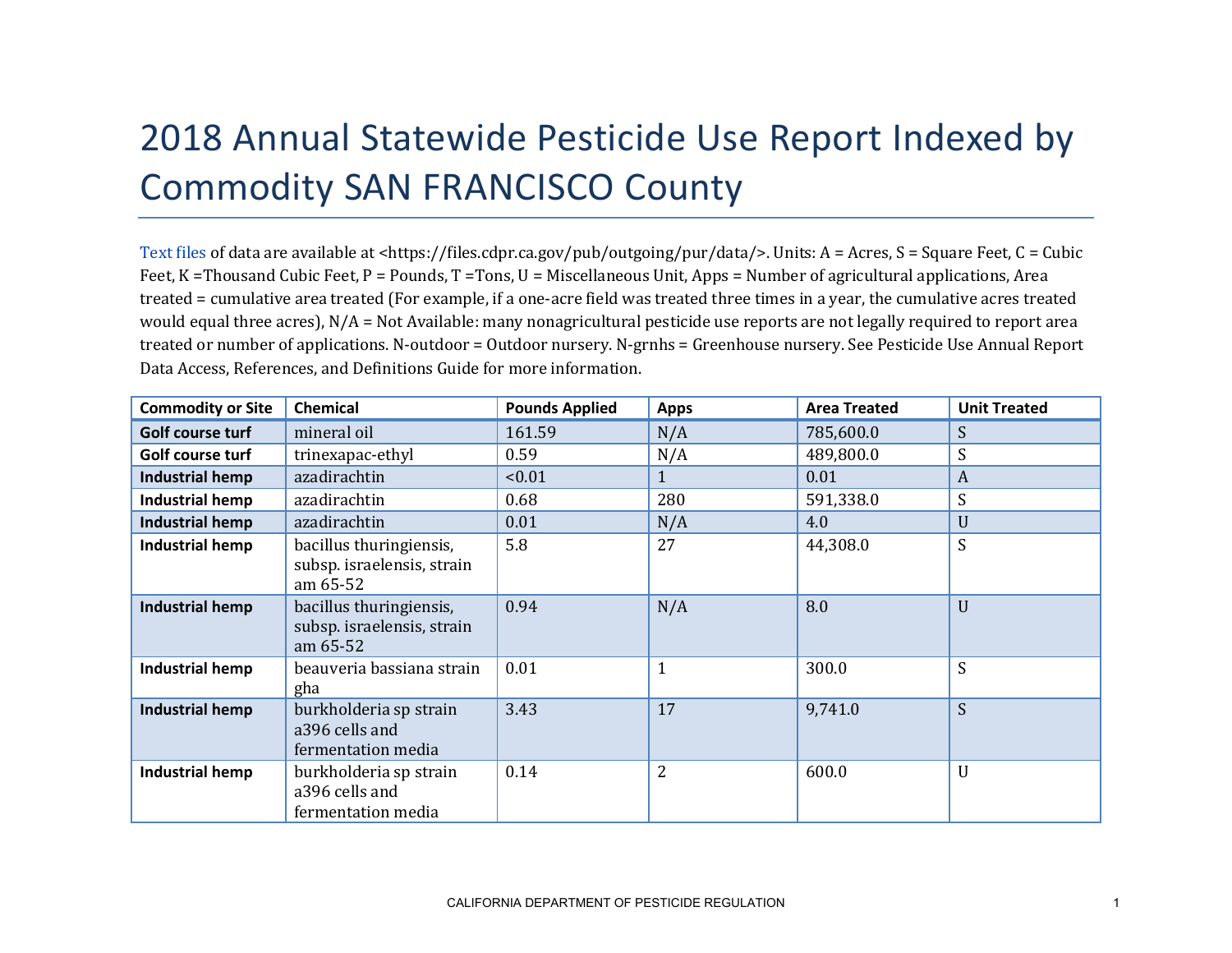| <b>Commodity or Site</b> | <b>Chemical</b>                                                   | <b>Pounds Applied</b> | <b>Apps</b>     | <b>Area Treated</b> | <b>Unit Treated</b>       |
|--------------------------|-------------------------------------------------------------------|-----------------------|-----------------|---------------------|---------------------------|
| <b>Industrial hemp</b>   | canola oil                                                        | 1.34                  | 5               | 5,000.0             | S                         |
| <b>Industrial hemp</b>   | capsicum oleoresin                                                | 0.57                  | $\overline{25}$ | 174,800.0           | $\overline{S}$            |
| <b>Industrial hemp</b>   | chromobacterium                                                   | 0.97                  | 38              | 22,466.0            | $\overline{S}$            |
|                          | subtsugae strain praa4-1                                          |                       |                 |                     |                           |
| <b>Industrial hemp</b>   | clarified hydrophobic                                             | 9.25                  | 53              | 28,160.0            | S                         |
|                          | extract of neem oil                                               |                       |                 |                     |                           |
| <b>Industrial hemp</b>   | cottonseed oil                                                    | 0.58                  | 3               | 1,792.0             | S                         |
| <b>Industrial hemp</b>   | garlic                                                            | 1.77                  | 25              | 174,800.0           | S                         |
| <b>Industrial hemp</b>   | isopropyl alcohol                                                 | 0.02                  | 3               | 1,792.0             | S                         |
| <b>Industrial hemp</b>   | margosa oil                                                       | 15.06                 | 60              | 322,300.0           | $\mathbf S$               |
| <b>Industrial hemp</b>   | mineral oil                                                       | 10.43                 | 92              | 64,098.0            | S                         |
| <b>Industrial hemp</b>   | alpha-(para-                                                      | 0.12                  | 3               | 1,792.0             | S                         |
|                          | nonylphenyl)-omega-                                               |                       |                 |                     |                           |
|                          | hydroxypoly(oxyethylene)                                          |                       |                 |                     |                           |
| <b>Industrial hemp</b>   | piperonyl butoxide                                                | 4.91                  | $\overline{7}$  | 18,040.0            | $\boldsymbol{S}$          |
| <b>Industrial hemp</b>   | polyalkene oxide modified<br>heptamethyl trisiloxane              | 0.58                  | 99              | 58,230.0            | S                         |
| <b>Industrial hemp</b>   | poly(oxyethylene)<br>poly(oxypropylene) glycol<br>monoallyl ether | 0.11                  | 99              | 58,230.0            | $\mathsf{S}$              |
| <b>Industrial hemp</b>   | potash soap                                                       | 0.26                  | $\mathbf{1}$    | 0.01                | A                         |
| <b>Industrial hemp</b>   | potash soap                                                       | 57.37                 | $\overline{95}$ | 325,350.0           | S                         |
| <b>Industrial hemp</b>   | potassium bicarbonate                                             | 0.53                  | $\mathbf{1}$    | 3,280.0             | S                         |
| <b>Industrial hemp</b>   | pyrethrins                                                        | 0.55                  | 17              | 25,948.0            | S                         |
| <b>Industrial hemp</b>   | qst 713 strain of dried<br>bacillus subtilis                      | 0.08                  | 11              | 10,368.0            | S                         |
| <b>Industrial hemp</b>   | qst 713 strain of dried<br>bacillus subtilis                      | 0.03                  | N/A             | 6.0                 | $\mathbf U$               |
| <b>Industrial hemp</b>   | reynoutria sachalinensis                                          | 0.46                  | 19              | 23,796.0            | S                         |
| <b>Industrial hemp</b>   | reynoutria sachalinensis                                          | 0.02                  | $\overline{2}$  | 605.0               | $\mathbf U$               |
| <b>Industrial hemp</b>   | soybean oil                                                       | 4.48                  | 25              | 174,800.0           | $\boldsymbol{\mathsf{S}}$ |
| <b>Industrial hemp</b>   | sulfur                                                            | 0.03                  | $\mathbf{1}$    | 640.0               | $\overline{S}$            |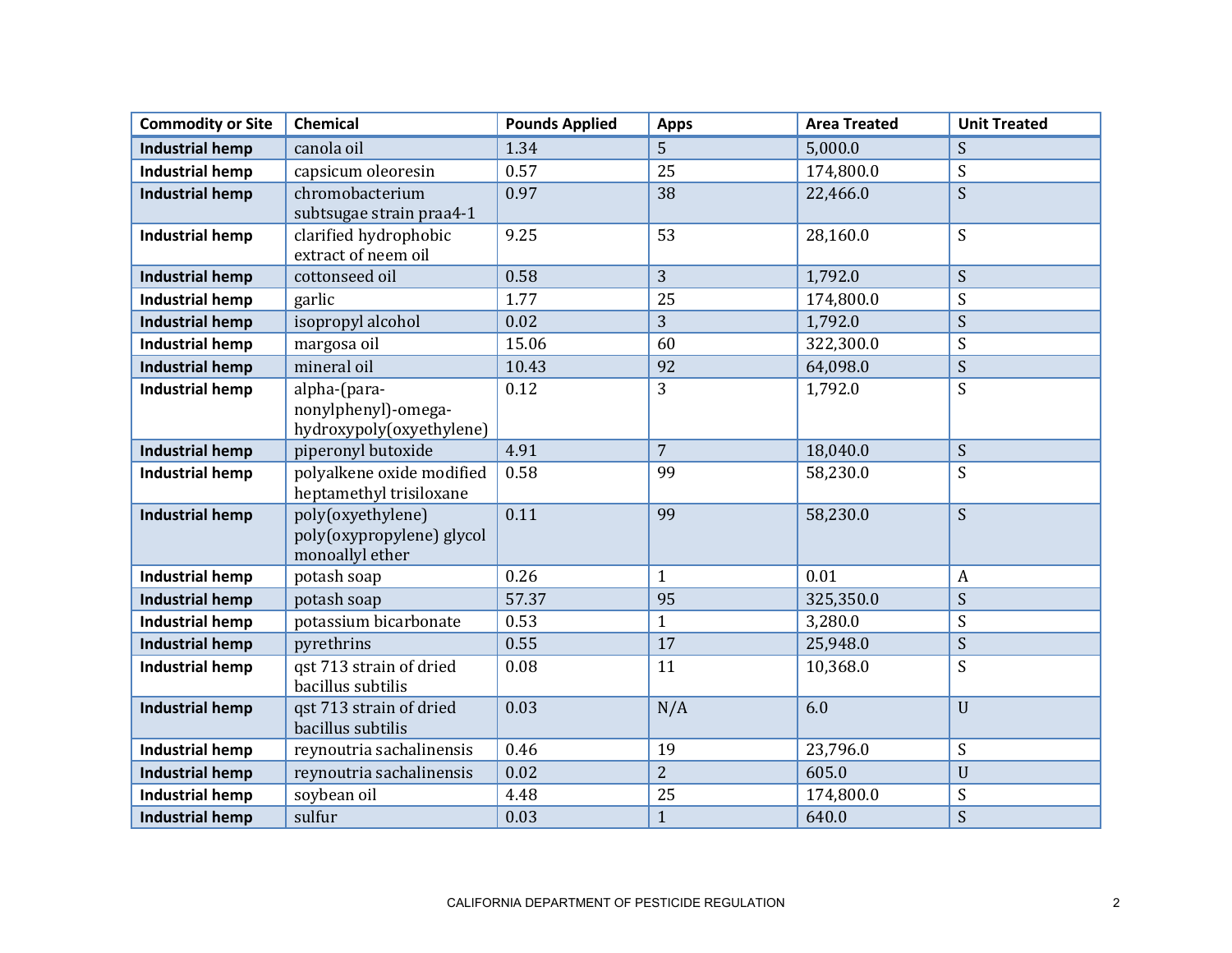| <b>Commodity or Site</b> | <b>Chemical</b>                                    | <b>Pounds Applied</b> | <b>Apps</b> | <b>Area Treated</b> | <b>Unit Treated</b> |
|--------------------------|----------------------------------------------------|-----------------------|-------------|---------------------|---------------------|
| <b>Industrial site</b>   | borax                                              | $0.07\,$              | N/A         | 41,500.0            | S                   |
| <b>Industrial site</b>   | indoxacarb                                         | < 0.01                | N/A         | 39,780.0            | S.                  |
| Landscape                | abamectin                                          | 0.02                  | N/A         | N/A                 | N/A                 |
| maintenance              |                                                    |                       |             |                     |                     |
| Landscape                | acephate                                           | 0.18                  | N/A         | N/A                 | N/A                 |
| maintenance              |                                                    |                       |             |                     |                     |
| Landscape                | acetamiprid                                        | 0.08                  | N/A         | N/A                 | N/A                 |
| maintenance              |                                                    |                       |             |                     |                     |
| Landscape                | d-trans allethrin                                  | 0.03                  | N/A         | N/A                 | N/A                 |
| maintenance              |                                                    |                       |             |                     |                     |
| Landscape                | aminopyralid,                                      | 1.29                  | N/A         | N/A                 | N/A                 |
| maintenance              | triisopropanolamine salt                           |                       |             |                     |                     |
| Landscape                | ammonium citrate                                   | 0.87                  | N/A         | N/A                 | N/A                 |
| maintenance              |                                                    |                       |             |                     |                     |
| Landscape                | ammonium nonanoate                                 | 2.24                  | N/A         | N/A                 | N/A                 |
| maintenance              |                                                    |                       |             |                     |                     |
| Landscape                | ammonium sulfate                                   | 1.2                   | N/A         | N/A                 | N/A                 |
| maintenance              |                                                    |                       |             |                     |                     |
| Landscape                | azadirachtin                                       | 2.54                  | N/A         | N/A                 | N/A                 |
| maintenance              |                                                    |                       |             |                     |                     |
| Landscape                | azoxystrobin                                       | 2.41                  | N/A         | N/A                 | N/A                 |
| maintenance              |                                                    |                       |             |                     |                     |
| Landscape                | bacillus subtilis gb03                             | < 0.01                | N/A         | N/A                 | N/A                 |
| maintenance              |                                                    |                       |             |                     |                     |
| Landscape                | bacillus thuringiensis                             | 0.19                  | N/A         | N/A                 | N/A                 |
| maintenance              | (berliner), subsp.                                 |                       |             |                     |                     |
|                          | israelensis, serotype h-14                         | 0.07                  |             |                     |                     |
| Landscape<br>maintenance | bacillus thuringiensis,<br>subsp. kurstaki, strain |                       | N/A         | N/A                 | N/A                 |
|                          | abts-351, fermentation                             |                       |             |                     |                     |
|                          | solids and solubles                                |                       |             |                     |                     |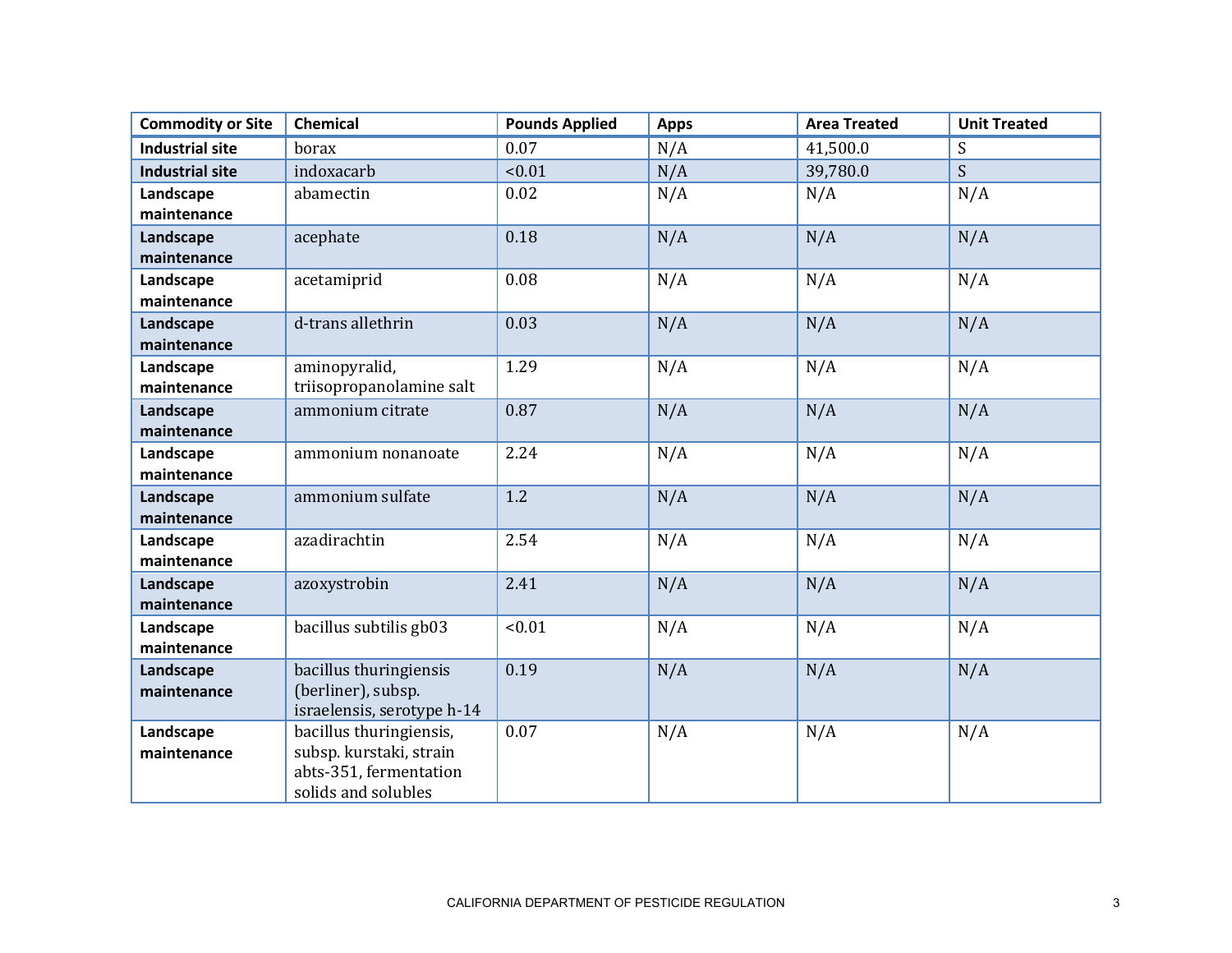| <b>Commodity or Site</b> | <b>Chemical</b>       | <b>Pounds Applied</b> | <b>Apps</b> | <b>Area Treated</b> | <b>Unit Treated</b> |
|--------------------------|-----------------------|-----------------------|-------------|---------------------|---------------------|
| Landscape                | bifenazate            | 0.01                  | N/A         | N/A                 | N/A                 |
| maintenance              |                       |                       |             |                     |                     |
| Landscape<br>maintenance | bifenthrin            | 1.5                   | N/A         | N/A                 | N/A                 |
| Landscape                | borax                 | 0.17                  | N/A         | N/A                 | N/A                 |
| maintenance              |                       |                       |             |                     |                     |
| Landscape                | boric acid            | 0.2                   | N/A         | N/A                 | N/A                 |
| maintenance              |                       |                       |             |                     |                     |
| Landscape                | boscalid              | < 0.01                | N/A         | N/A                 | N/A                 |
| maintenance              |                       |                       |             |                     |                     |
| Landscape                | bromadiolone          | < 0.01                | N/A         | N/A                 | N/A                 |
| maintenance              |                       |                       |             |                     |                     |
| Landscape                | bromethalin           | < 0.01                | N/A         | N/A                 | N/A                 |
| maintenance              |                       |                       |             |                     |                     |
| Landscape                | canola oil            | 1.04                  | N/A         | N/A                 | N/A                 |
| maintenance              |                       |                       |             |                     |                     |
| Landscape<br>maintenance | capric acid           | 1.69                  | N/A         | N/A                 | N/A                 |
| Landscape                | caprylic acid         | 2.48                  | N/A         | N/A                 | N/A                 |
| maintenance              |                       |                       |             |                     |                     |
| Landscape                | carbon                | 0.53                  | N/A         | N/A                 | N/A                 |
| maintenance              |                       |                       |             |                     |                     |
| Landscape                | carfentrazone-ethyl   | 0.94                  | N/A         | N/A                 | N/A                 |
| maintenance              |                       |                       |             |                     |                     |
| Landscape                | chlorantraniliprole   | < 0.01                | N/A         | N/A                 | N/A                 |
| maintenance              |                       |                       |             |                     |                     |
| Landscape                | chlorflurenol, methyl | 0.04                  | N/A         | N/A                 | N/A                 |
| maintenance              | ester                 |                       |             |                     |                     |
| Landscape<br>maintenance | chlorophacinone       | < 0.01                | N/A         | N/A                 | N/A                 |
|                          | cholecalciferol       | < 0.01                |             |                     | N/A                 |
| Landscape<br>maintenance |                       |                       | N/A         | N/A                 |                     |
|                          |                       |                       |             |                     |                     |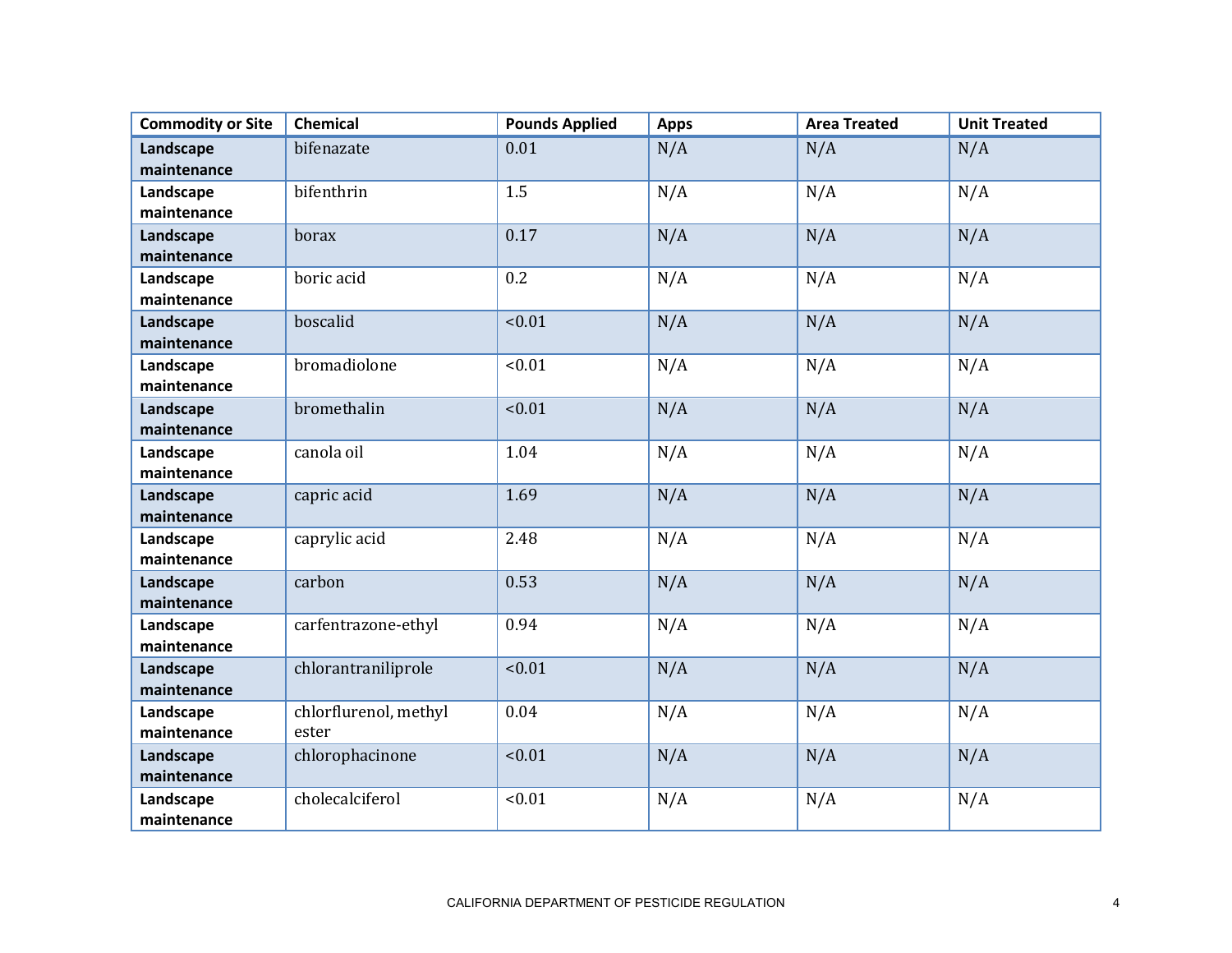| <b>Commodity or Site</b> | Chemical                  | <b>Pounds Applied</b> | <b>Apps</b> | <b>Area Treated</b> | <b>Unit Treated</b> |
|--------------------------|---------------------------|-----------------------|-------------|---------------------|---------------------|
| Landscape                | clarified hydrophobic     | 5.19                  | N/A         | N/A                 | N/A                 |
| maintenance              | extract of neem oil       |                       |             |                     |                     |
| Landscape                | clopyralid,               | 95.31                 | N/A         | N/A                 | N/A                 |
| maintenance              | monoethanolamine salt     |                       |             |                     |                     |
| Landscape                | clothianidin              | 0.85                  | N/A         | N/A                 | N/A                 |
| maintenance              |                           |                       |             |                     |                     |
| Landscape                | copper ammonium           | 2.49                  | N/A         | N/A                 | N/A                 |
| maintenance              | complex                   |                       |             |                     |                     |
| Landscape                | copper diammonium         | 0.27                  | N/A         | N/A                 | N/A                 |
| maintenance              | diacetate complex         |                       |             |                     |                     |
| Landscape                | copper hydroxide          | 1.5                   | N/A         | N/A                 | N/A                 |
| maintenance              |                           |                       |             |                     |                     |
| Landscape                | copper octanoate          | < 0.01                | N/A         | N/A                 | N/A                 |
| maintenance              |                           |                       |             |                     |                     |
| Landscape                | copper oxychloride        | 1.66                  | N/A         | N/A                 | N/A                 |
| maintenance              |                           |                       |             |                     |                     |
| Landscape                | cyflumetofen              | 0.2                   | N/A         | N/A                 | N/A                 |
| maintenance              |                           |                       |             |                     |                     |
| Landscape                | beta-cyfluthrin           | 0.08                  | N/A         | N/A                 | N/A                 |
| maintenance              |                           |                       |             |                     |                     |
| Landscape                | $2,4-d$                   | 0.11                  | N/A         | N/A                 | N/A                 |
| maintenance              |                           |                       |             |                     |                     |
| Landscape                | 2,4-d, 2-ethylhexyl ester | 5.84                  | N/A         | N/A                 | N/A                 |
| maintenance              |                           |                       |             |                     |                     |
| Landscape                | dicamba                   | 0.37                  | N/A         | N/A                 | N/A                 |
| maintenance              |                           |                       |             |                     |                     |
| Landscape                | diethylene glycol         | 0.01                  | N/A         | N/A                 | N/A                 |
| maintenance              |                           |                       |             |                     |                     |
| Landscape                | dikegulac sodium          | 4.05                  | N/A         | N/A                 | N/A                 |
| maintenance              |                           |                       |             |                     |                     |
| Landscape                | dimethylpolysiloxane      | 2.29                  | N/A         | N/A                 | N/A                 |
| maintenance              |                           |                       |             |                     |                     |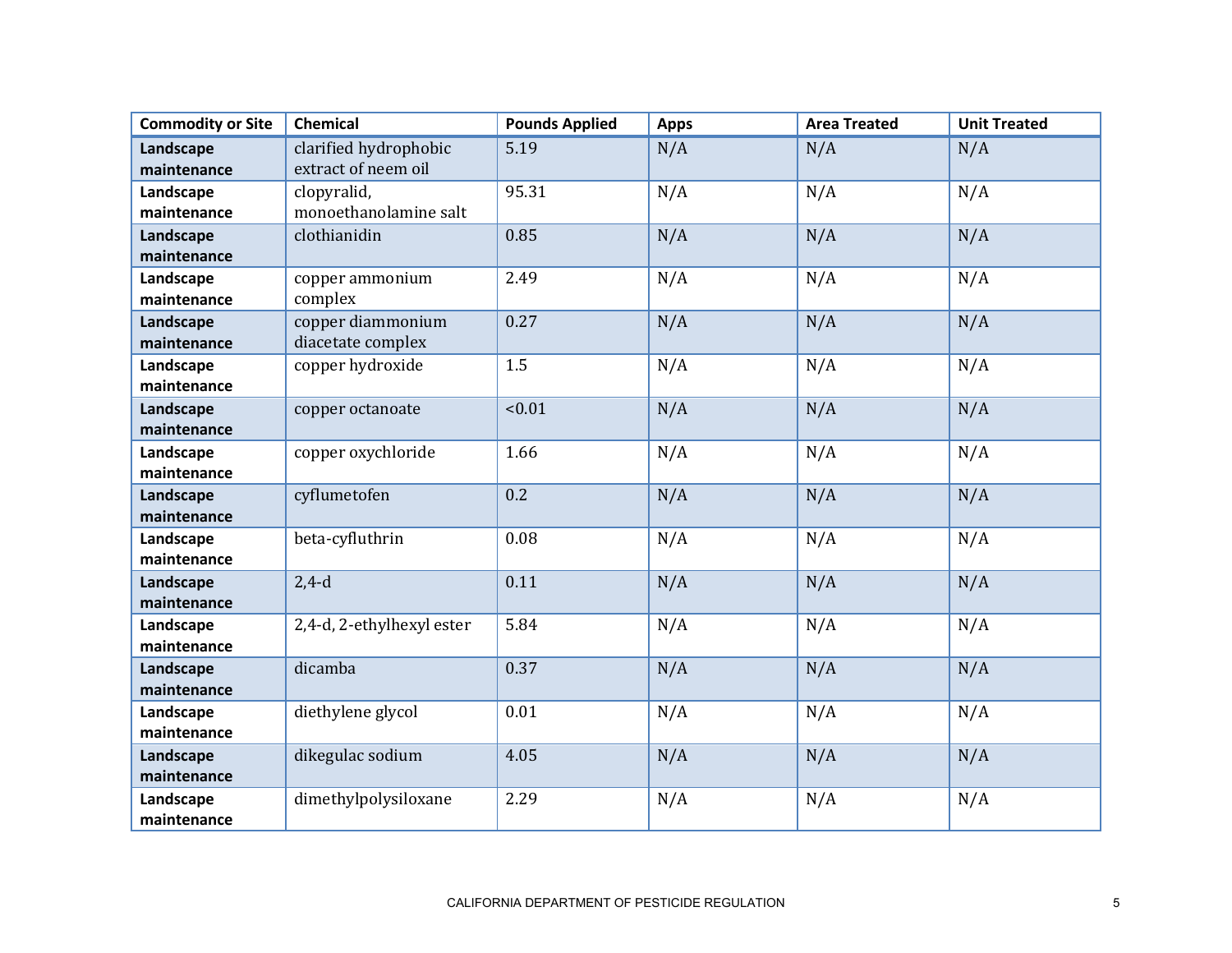| <b>Commodity or Site</b> | <b>Chemical</b>    | <b>Pounds Applied</b> | <b>Apps</b> | <b>Area Treated</b> | <b>Unit Treated</b> |
|--------------------------|--------------------|-----------------------|-------------|---------------------|---------------------|
| Landscape                | dinotefuran        | 1.2                   | N/A         | N/A                 | N/A                 |
| maintenance              |                    |                       |             |                     |                     |
| Landscape                | diphacinone        | 0.02                  | N/A         | N/A                 | N/A                 |
| maintenance              |                    |                       |             |                     |                     |
| Landscape                | diquat dibromide   | 2.34                  | N/A         | N/A                 | N/A                 |
| maintenance              |                    |                       |             |                     |                     |
| Landscape                | dithiopyr          | 13.68                 | N/A         | N/A                 | N/A                 |
| maintenance              |                    |                       |             |                     |                     |
| Landscape                | esbiothrin         | < 0.01                | N/A         | N/A                 | N/A                 |
| maintenance              |                    |                       |             |                     |                     |
| Landscape                | ethephon           | 0.31                  | N/A         | N/A                 | N/A                 |
| maintenance              |                    |                       |             |                     |                     |
| Landscape                | fatty acids, mixed | 0.03                  | N/A         | N/A                 | N/A                 |
| maintenance              |                    |                       |             |                     |                     |
| Landscape                | ferric sodium edta | 0.82                  | N/A         | N/A                 | N/A                 |
| maintenance              |                    |                       |             |                     |                     |
| Landscape                | fipronil           | 0.8                   | N/A         | N/A                 | N/A                 |
| maintenance              |                    |                       |             |                     |                     |
| Landscape                | fluazifop-p-butyl  | 0.17                  | N/A         | N/A                 | N/A                 |
| maintenance              |                    |                       |             |                     |                     |
| Landscape                | fludioxonil        | 0.02                  | N/A         | N/A                 | N/A                 |
| maintenance              |                    |                       |             |                     |                     |
| Landscape                | flurecol-methyl    | 0.01                  | N/A         | N/A                 | N/A                 |
| maintenance              |                    |                       |             |                     |                     |
| Landscape                | flurprimidol       | 2.85                  | N/A         | N/A                 | N/A                 |
| maintenance              |                    |                       |             |                     |                     |
| Landscape                | tau-fluvalinate    | 0.68                  | N/A         | N/A                 | N/A                 |
| maintenance              |                    |                       |             |                     |                     |
| Landscape                | fosetyl-al         | 2.84                  | N/A         | N/A                 | N/A                 |
| maintenance              |                    |                       |             |                     |                     |
| Landscape                | fox urine          | 0.01                  | N/A         | N/A                 | N/A                 |
| maintenance              |                    |                       |             |                     |                     |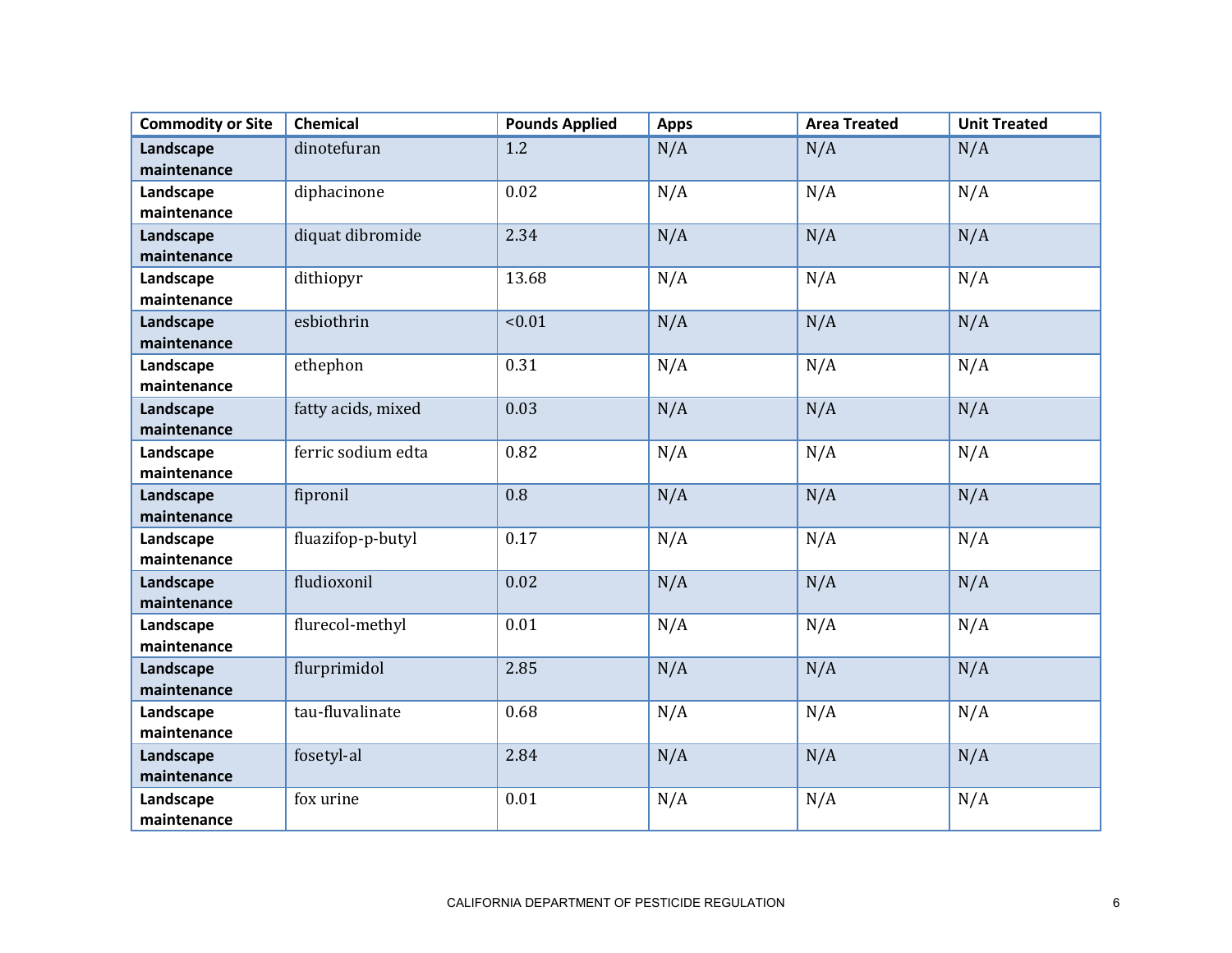| <b>Commodity or Site</b> | <b>Chemical</b>            | <b>Pounds Applied</b> | <b>Apps</b> | <b>Area Treated</b> | <b>Unit Treated</b> |
|--------------------------|----------------------------|-----------------------|-------------|---------------------|---------------------|
| Landscape                | free fatty acids and/or    | 1.83                  | N/A         | N/A                 | N/A                 |
| maintenance              | amine salts                |                       |             |                     |                     |
| Landscape                | freon 12                   | 0.31                  | N/A         | N/A                 | N/A                 |
| maintenance              |                            |                       |             |                     |                     |
| Landscape                | glufosinate-ammonium       | 11.02                 | N/A         | N/A                 | N/A                 |
| maintenance              |                            |                       |             |                     |                     |
| Landscape                | glyphosate,                | 198.38                | N/A         | N/A                 | N/A                 |
| maintenance              | isopropylamine salt        |                       |             |                     |                     |
| Landscape                | glyphosate,                | 20.06                 | N/A         | N/A                 | N/A                 |
| maintenance              | monoammonium salt          |                       |             |                     |                     |
| Landscape                | glyphosate, potassium salt | 397.83                | N/A         | N/A                 | N/A                 |
| maintenance              |                            |                       |             |                     |                     |
| Landscape                | halosulfuron-methyl        | 0.02                  | N/A         | N/A                 | N/A                 |
| maintenance              |                            |                       |             |                     |                     |
| Landscape                | hydrogen peroxide          | 0.29                  | N/A         | N/A                 | N/A                 |
| maintenance              |                            |                       |             |                     |                     |
| Landscape                | hydroprene                 | 0.01                  | N/A         | N/A                 | N/A                 |
| maintenance              |                            |                       |             |                     |                     |
| Landscape                | imazamox, ammonium         | 1.27                  | N/A         | N/A                 | N/A                 |
| maintenance              | salt                       |                       |             |                     |                     |
| Landscape                | imazapyr, isopropylamine   | 5.7                   | N/A         | N/A                 | N/A                 |
| maintenance              | salt                       |                       |             |                     |                     |
| Landscape                | imidacloprid               | 44.94                 | N/A         | N/A                 | N/A                 |
| maintenance              |                            |                       |             |                     |                     |
| Landscape                | indaziflam                 | 1.81                  | N/A         | N/A                 | N/A                 |
| maintenance              |                            |                       |             |                     |                     |
| Landscape                | indoxacarb                 | 0.01                  | N/A         | N/A                 | N/A                 |
| maintenance              |                            |                       |             |                     |                     |
| Landscape                | iron phosphate             | 1.25                  | N/A         | N/A                 | N/A                 |
| maintenance              |                            |                       |             |                     |                     |
| Landscape                | isoxaben                   | 20.51                 | N/A         | N/A                 | N/A                 |
| maintenance              |                            |                       |             |                     |                     |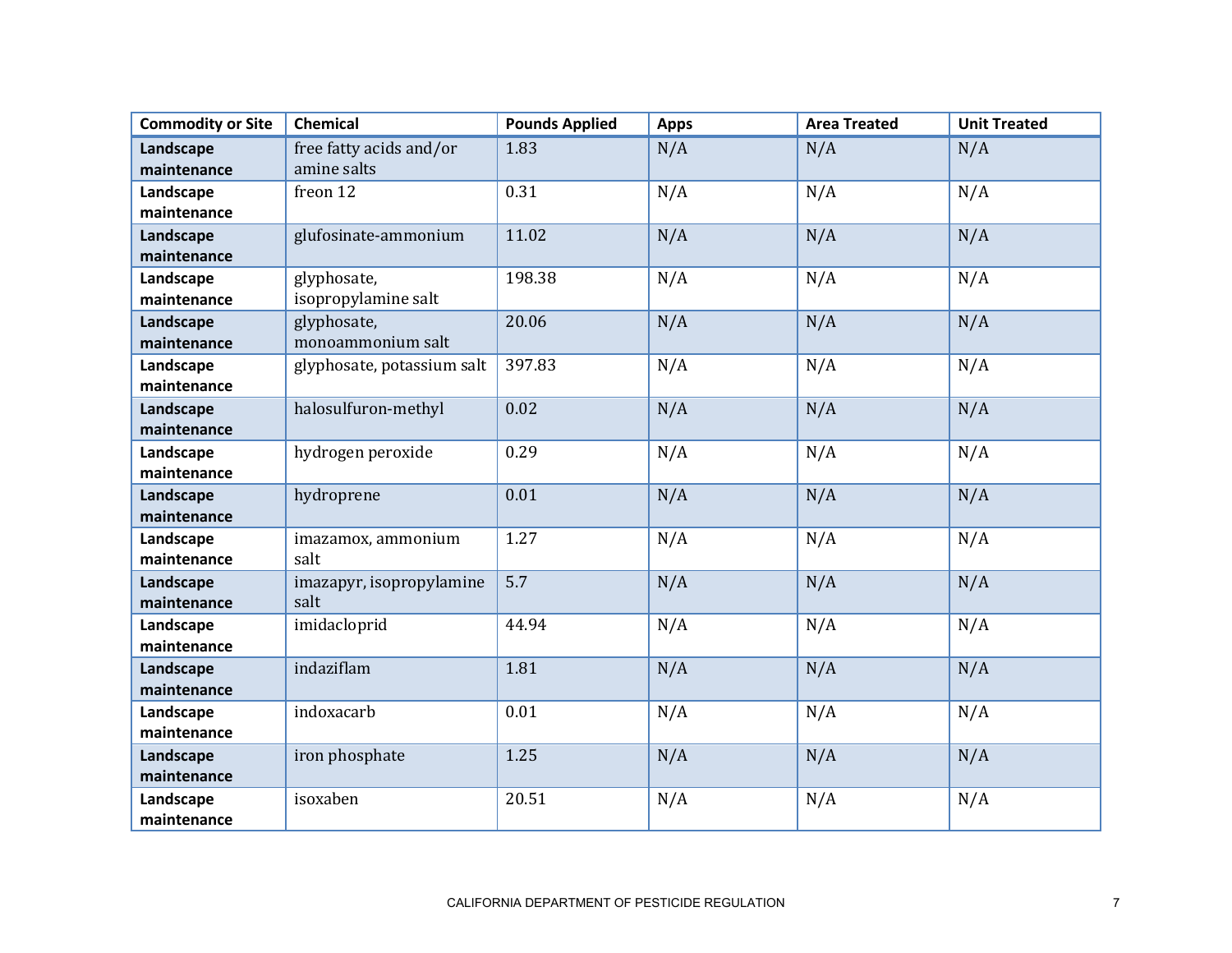| <b>Commodity or Site</b> | <b>Chemical</b>           | <b>Pounds Applied</b> | <b>Apps</b> | <b>Area Treated</b> | <b>Unit Treated</b> |
|--------------------------|---------------------------|-----------------------|-------------|---------------------|---------------------|
| Landscape                | (s)-kinoprene             | 0.17                  | N/A         | N/A                 | N/A                 |
| maintenance              |                           |                       |             |                     |                     |
| Landscape                | limonene                  | 33.0                  | N/A         | N/A                 | N/A                 |
| maintenance              |                           |                       |             |                     |                     |
| Landscape                | margosa oil               | 85.78                 | N/A         | N/A                 | N/A                 |
| maintenance              |                           |                       |             |                     |                     |
| Landscape                | mcpa, 2-ethyl hexyl ester | < 0.01                | N/A         | N/A                 | N/A                 |
| maintenance              |                           |                       |             |                     |                     |
| Landscape                | mecoprop-p                | 1.51                  | N/A         | N/A                 | N/A                 |
| maintenance              |                           |                       |             |                     |                     |
| Landscape                | mefenoxam                 | 1.37                  | N/A         | N/A                 | N/A                 |
| maintenance              |                           |                       |             |                     |                     |
| Landscape                | mefenoxam, other related  | 0.04                  | N/A         | N/A                 | N/A                 |
| maintenance              |                           |                       |             |                     |                     |
| Landscape                | metaldehyde               | 0.23                  | N/A         | N/A                 | N/A                 |
| maintenance              |                           |                       |             |                     |                     |
| Landscape                | metconazole               | 4.91                  | N/A         | N/A                 | N/A                 |
| maintenance              |                           |                       |             |                     |                     |
| Landscape                | methoprene                | < 0.01                | N/A         | N/A                 | N/A                 |
| maintenance              |                           |                       |             |                     |                     |
| Landscape                | methyl-2,7-dichloro-9-    | 0.01                  | N/A         | N/A                 | N/A                 |
| maintenance              | hydroxyfluorene-9-        |                       |             |                     |                     |
|                          | carboxylate               |                       |             |                     |                     |
| Landscape                | methylene chloride        | 0.17                  | N/A         | N/A                 | N/A                 |
| maintenance              |                           |                       |             |                     |                     |
| Landscape                | mineral oil               | 870.9                 | N/A         | N/A                 | N/A                 |
| maintenance              |                           |                       |             |                     |                     |
| Landscape                | myclobutanil              | 0.13                  | N/A         | N/A                 | N/A                 |
| maintenance              |                           |                       |             |                     |                     |
| Landscape                | nonanoic acid             | 1.53                  | N/A         | N/A                 | N/A                 |
| maintenance              |                           |                       |             |                     |                     |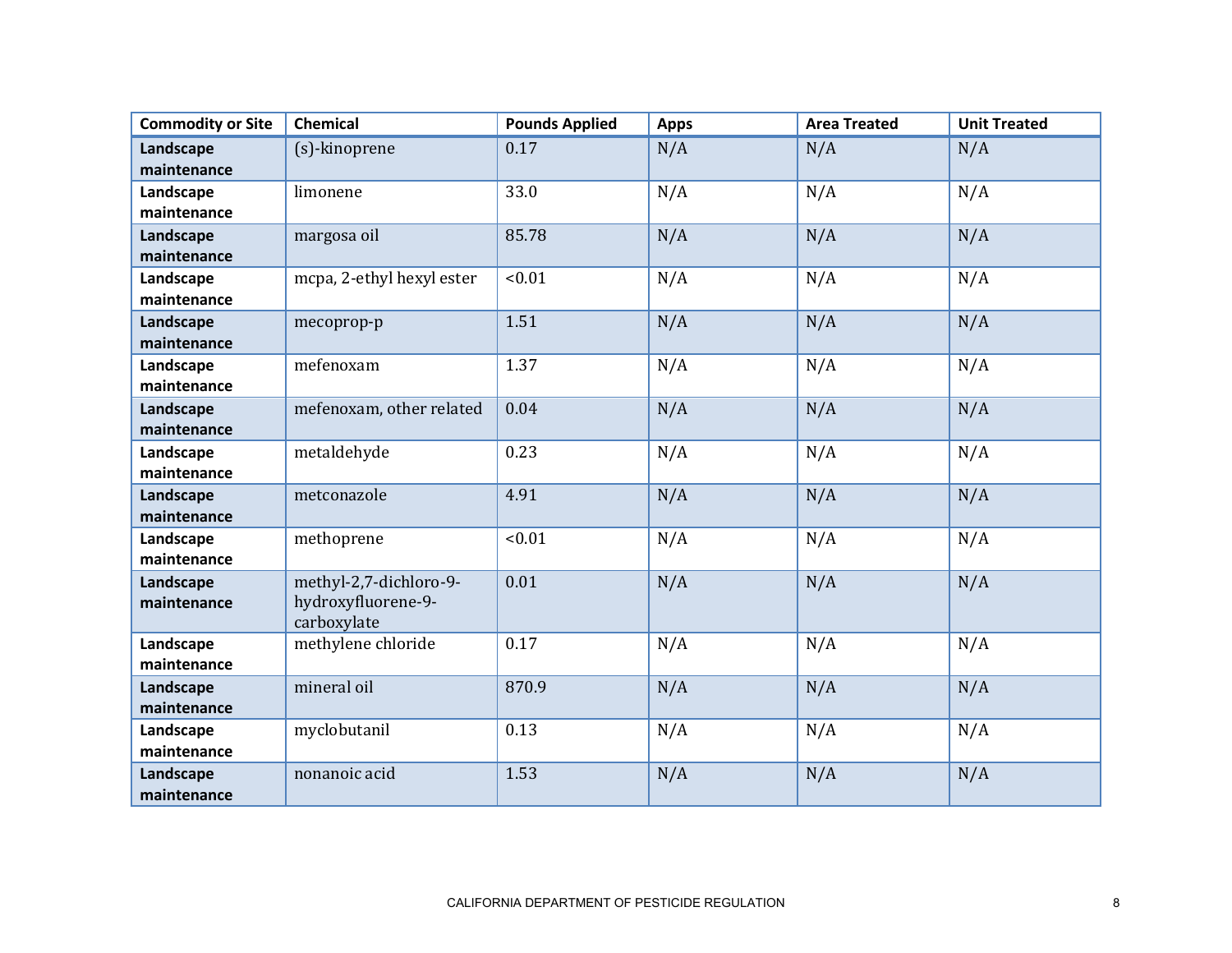| <b>Commodity or Site</b> | <b>Chemical</b>             | <b>Pounds Applied</b> | <b>Apps</b> | <b>Area Treated</b> | <b>Unit Treated</b> |
|--------------------------|-----------------------------|-----------------------|-------------|---------------------|---------------------|
| Landscape                | nonanoic acid, other        | 0.08                  | N/A         | N/A                 | N/A                 |
| maintenance              | related                     |                       |             |                     |                     |
| Landscape                | alpha-(para-                | 4.52                  | N/A         | N/A                 | N/A                 |
| maintenance              | nonylphenyl)-omega-         |                       |             |                     |                     |
|                          | hydroxypoly(oxyethylene)    |                       |             |                     |                     |
| Landscape                | n-octyl bicycloheptene      | < 0.01                | N/A         | N/A                 | N/A                 |
| maintenance              | dicarboximide               |                       |             |                     |                     |
| Landscape                | oleic acid, ethyl ester     | 241.07                | N/A         | N/A                 | N/A                 |
| maintenance              |                             |                       |             |                     |                     |
| Landscape                | oryzalin                    | 0.06                  | N/A         | N/A                 | N/A                 |
| maintenance              |                             |                       |             |                     |                     |
| Landscape                | oxadiazon                   | 2.88                  | N/A         | N/A                 | N/A                 |
| maintenance              |                             |                       |             |                     |                     |
| Landscape                | paclobutrazol               | 7.31                  | N/A         | N/A                 | N/A                 |
| maintenance              |                             |                       |             |                     |                     |
| Landscape                | pendimethalin               | 19.92                 | N/A         | N/A                 | N/A                 |
| maintenance              |                             |                       |             |                     |                     |
| Landscape                | penoxsulam                  | 1.03                  | N/A         | N/A                 | N/A                 |
| maintenance              |                             |                       |             |                     |                     |
| Landscape                | permethrin                  | 5.96                  | N/A         | N/A                 | N/A                 |
| maintenance              |                             |                       |             |                     |                     |
| Landscape                | peroxyacetic acid           | 0.02                  | N/A         | N/A                 | N/A                 |
| maintenance              |                             |                       |             |                     |                     |
| Landscape                | petroleum distillates       | 0.4                   | N/A         | N/A                 | N/A                 |
| maintenance              |                             |                       |             |                     |                     |
| Landscape                | petroleum distillates,      | 7.04                  | N/A         | N/A                 | N/A                 |
| maintenance              | refined                     |                       |             |                     |                     |
| Landscape                | petroleum oil, unclassified | 40.49                 | N/A         | N/A                 | N/A                 |
| maintenance              |                             |                       |             |                     |                     |
| Landscape                | phenothrin                  | 0.03                  | N/A         | N/A                 | N/A                 |
| maintenance              |                             |                       |             |                     |                     |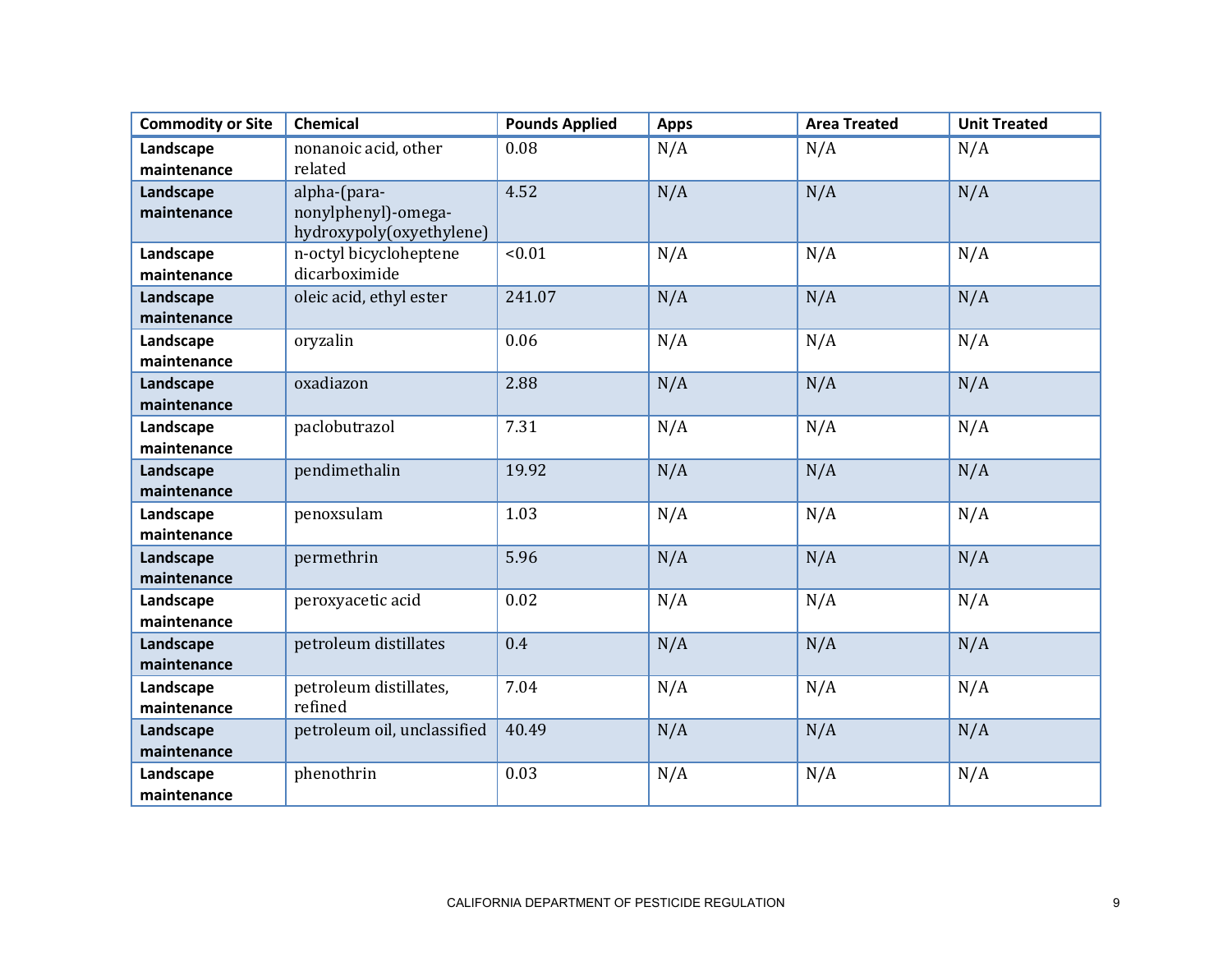| <b>Commodity or Site</b> | <b>Chemical</b>                                      | <b>Pounds Applied</b> | <b>Apps</b> | <b>Area Treated</b> | <b>Unit Treated</b> |
|--------------------------|------------------------------------------------------|-----------------------|-------------|---------------------|---------------------|
| Landscape<br>maintenance | phorate                                              | 0.06                  | N/A         | N/A                 | N/A                 |
| Landscape<br>maintenance | phosphoric acid                                      | 0.55                  | N/A         | N/A                 | N/A                 |
| Landscape<br>maintenance | pine oil                                             | 0.04                  | N/A         | N/A                 | N/A                 |
| Landscape<br>maintenance | piperonyl butoxide                                   | 0.79                  | N/A         | N/A                 | N/A                 |
| Landscape<br>maintenance | piperonyl butoxide, other<br>related                 | 0.2                   | N/A         | N/A                 | N/A                 |
| Landscape<br>maintenance | polyacrylamide polymer                               | 0.52                  | N/A         | N/A                 | N/A                 |
| Landscape<br>maintenance | polyalkene oxide modified<br>heptamethyl trisiloxane | 2.2                   | N/A         | N/A                 | N/A                 |
| Landscape<br>maintenance | polyoxyethylene dioleate                             | 42.19                 | N/A         | N/A                 | N/A                 |
| Landscape<br>maintenance | polyoxyethylene sorbitan<br>monooleate               | 12.05                 | N/A         | N/A                 | N/A                 |
| Landscape<br>maintenance | potash soap                                          | 17.34                 | N/A         | N/A                 | N/A                 |
| Landscape<br>maintenance | potassium phosphite                                  | 587.85                | N/A         | N/A                 | N/A                 |
| Landscape<br>maintenance | prallethrin                                          | 0.01                  | N/A         | N/A                 | N/A                 |
| Landscape<br>maintenance | prodiamine                                           | 23.57                 | N/A         | N/A                 | N/A                 |
| Landscape<br>maintenance | propiconazole                                        | 0.88                  | N/A         | N/A                 | N/A                 |
| Landscape<br>maintenance | propylene glycol                                     | 0.73                  | N/A         | N/A                 | N/A                 |
| Landscape<br>maintenance | pyraclostrobin                                       | 0.01                  | N/A         | N/A                 | N/A                 |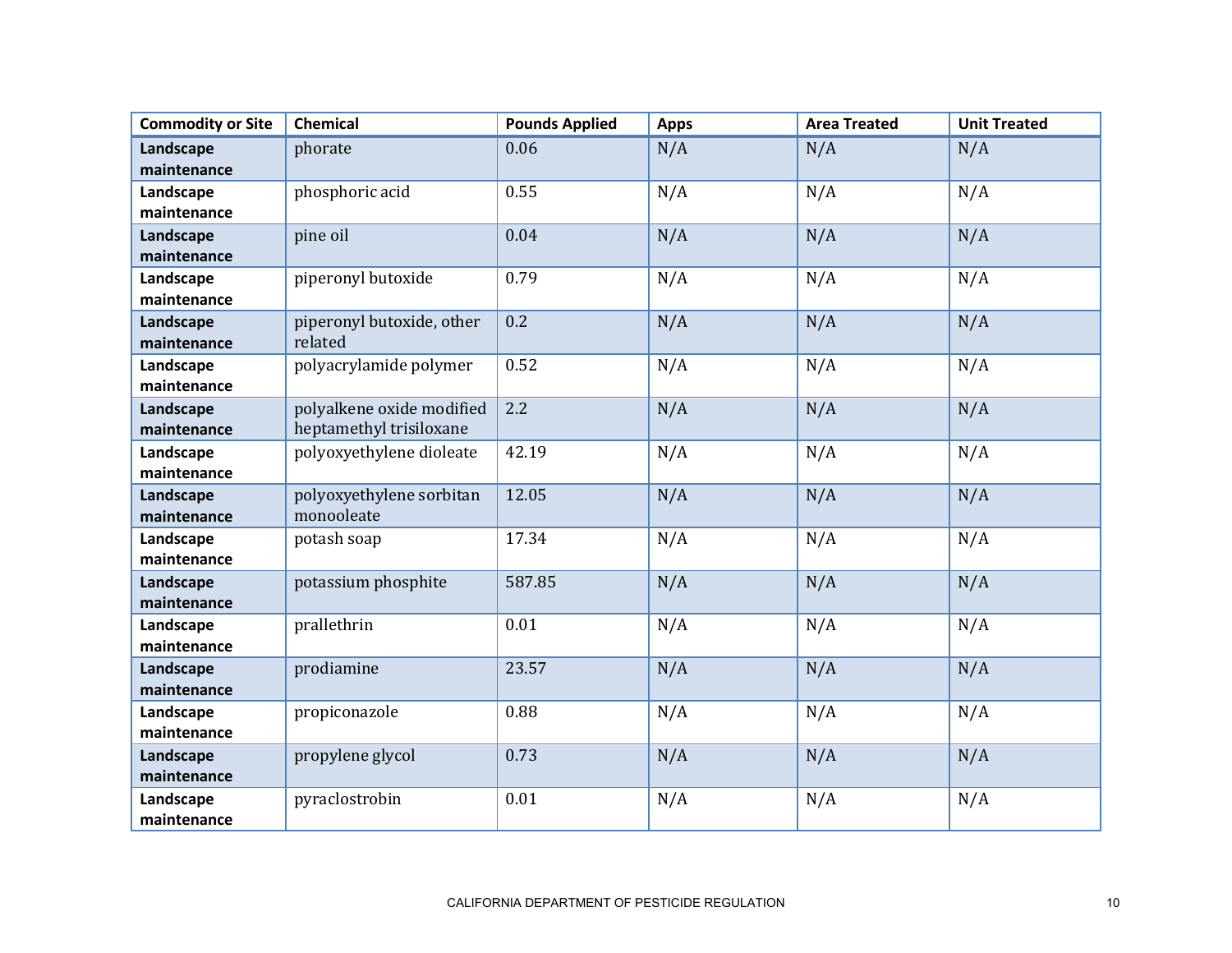| <b>Commodity or Site</b> | <b>Chemical</b>         | <b>Pounds Applied</b> | <b>Apps</b> | <b>Area Treated</b> | <b>Unit Treated</b> |
|--------------------------|-------------------------|-----------------------|-------------|---------------------|---------------------|
| Landscape                | pyrethrins              | 0.1                   | N/A         | N/A                 | N/A                 |
| maintenance              |                         |                       |             |                     |                     |
| Landscape                | quinclorac,             | 113.41                | N/A         | N/A                 | N/A                 |
| maintenance              | dimethylamine salt      |                       |             |                     |                     |
| Landscape                | rotenone                | 10.01                 | N/A         | N/A                 | N/A                 |
| maintenance              |                         |                       |             |                     |                     |
| Landscape                | rotenone, other related | < 0.01                | N/A         | N/A                 | N/A                 |
| maintenance              |                         |                       |             |                     |                     |
| Landscape                | sethoxydim              | 0.03                  | N/A         | N/A                 | N/A                 |
| maintenance              |                         |                       |             |                     |                     |
| Landscape                | silica aerogel          | 0.06                  | N/A         | N/A                 | N/A                 |
| maintenance              |                         |                       |             |                     |                     |
| Landscape                | sodium carbonate        | 0.53                  | N/A         | N/A                 | N/A                 |
| maintenance              | peroxyhydrate           |                       |             |                     |                     |
| Landscape                | sodium nitrate          | 2.93                  | N/A         | N/A                 | N/A                 |
| maintenance              |                         |                       |             |                     |                     |
| Landscape                | soybean oil             | 12.25                 | N/A         | N/A                 | N/A                 |
| maintenance              |                         |                       |             |                     |                     |
| Landscape                | spinosad                | 0.08                  | N/A         | N/A                 | N/A                 |
| maintenance              |                         |                       |             |                     |                     |
| Landscape                | sulfur                  | 2.23                  | N/A         | N/A                 | N/A                 |
| maintenance              |                         |                       |             |                     |                     |
| Landscape                | tetrachloroethylene     | 0.5                   | N/A         | N/A                 | N/A                 |
| maintenance              |                         | 1.93                  |             |                     |                     |
| Landscape<br>maintenance | thiophanate-methyl      |                       | N/A         | N/A                 | N/A                 |
|                          | trichlorofluoromethane  | 0.31                  |             |                     |                     |
| Landscape<br>maintenance |                         |                       | N/A         | N/A                 | N/A                 |
| Landscape                | triclopyr, butoxyethyl  | 133.58                | N/A         | N/A                 | N/A                 |
| maintenance              | ester                   |                       |             |                     |                     |
| Landscape                | trifluralin             | 33.58                 | N/A         | N/A                 | N/A                 |
| maintenance              |                         |                       |             |                     |                     |
|                          |                         |                       |             |                     |                     |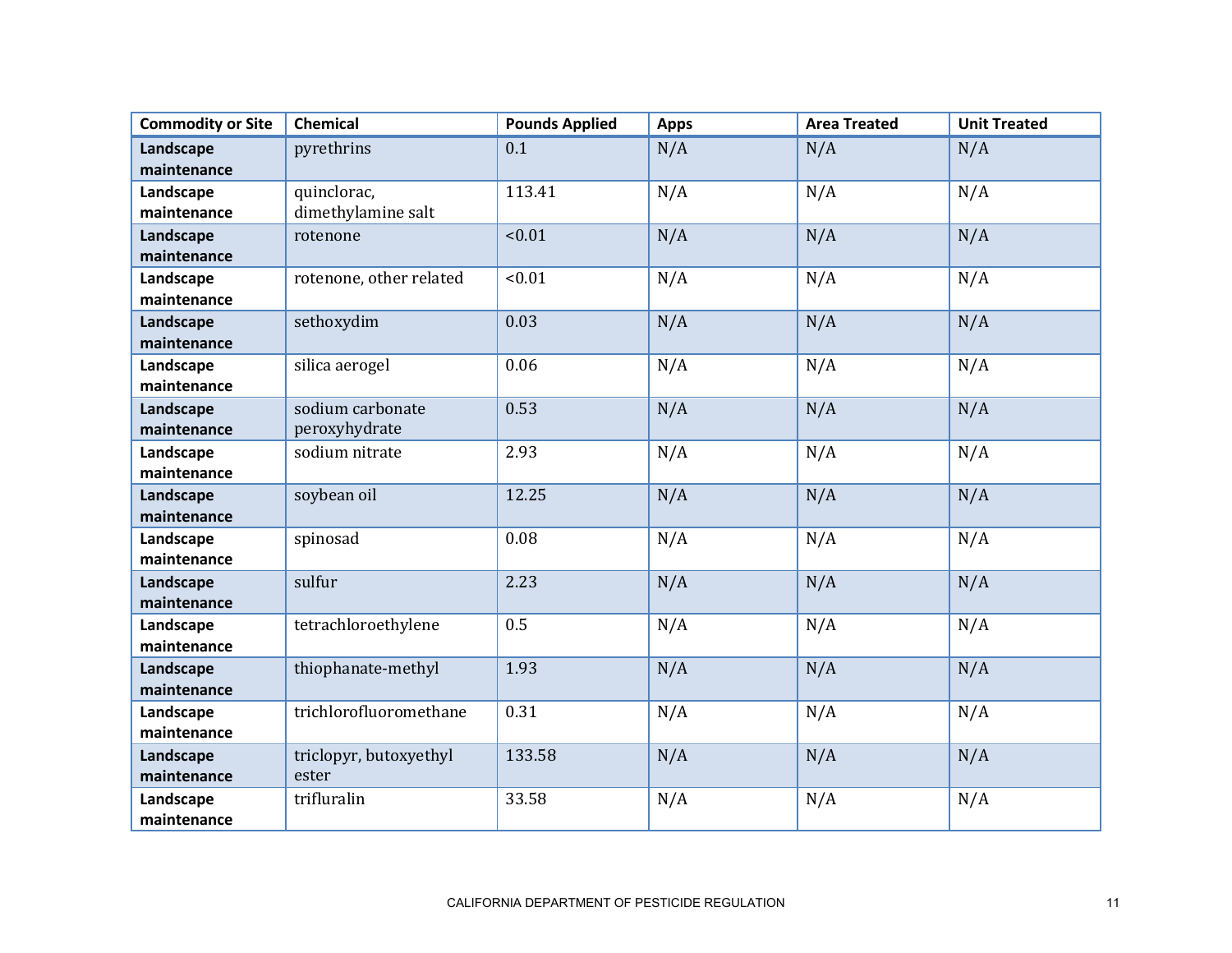| <b>Commodity or Site</b> | <b>Chemical</b>            | <b>Pounds Applied</b> | <b>Apps</b> | <b>Area Treated</b> | <b>Unit Treated</b> |
|--------------------------|----------------------------|-----------------------|-------------|---------------------|---------------------|
| Landscape                | trinexapac-ethyl           | 4.1                   | N/A         | N/A                 | N/A                 |
| maintenance              |                            |                       |             |                     |                     |
| Landscape                | triticonazole              | 0.84                  | N/A         | N/A                 | N/A                 |
| maintenance              |                            |                       |             |                     |                     |
| Landscape                | alpha-undecyl-omega-       | 0.04                  | N/A         | N/A                 | N/A                 |
| maintenance              | hydroxypoly(oxyethylene)   |                       |             |                     |                     |
| Landscape                | warfarin                   | < 0.01                | N/A         | N/A                 | N/A                 |
| maintenance              |                            |                       |             |                     |                     |
| Landscape                | zinc phosphide             | 0.05                  | N/A         | N/A                 | N/A                 |
| maintenance              |                            |                       |             |                     |                     |
| N-grnhs flower           | acetamiprid                | 0.08                  | N/A         | 3.0                 | $\mathbf U$         |
| <b>N-grnhs flower</b>    | acibenzolar-s-methyl       | 0.66                  | N/A         | 53.08               | $\boldsymbol{A}$    |
| N-grnhs flower           | alpha-alkyl (c9-c11)-      | 12.59                 | N/A         | 90.5                | $\boldsymbol{A}$    |
|                          | omega-                     |                       |             |                     |                     |
|                          | hydroxypoly(oxyethylene)   |                       |             |                     |                     |
| <b>N-grnhs flower</b>    | ammonium nitrate           | 1.62                  | N/A         | 90.5                | $\mathbf{A}$        |
| N-grnhs flower           | ammonium sulfate           | 40.2                  | N/A         | 90.5                | $\boldsymbol{A}$    |
| <b>N-grnhs flower</b>    | azadirachtin               | < 0.01                | N/A         | 400.0               | S                   |
| N-grnhs flower           | azoxystrobin               | 3.47                  | N/A         | 6.8                 | $\boldsymbol{A}$    |
| <b>N-grnhs flower</b>    | bacillus firmus (strain i- | 63.0                  | N/A         | 15.0                | $\boldsymbol{A}$    |
|                          | 1582)                      | 7.73                  |             | 293.96              |                     |
| N-grnhs flower           | carfentrazone-ethyl        |                       | N/A         |                     | $\boldsymbol{A}$    |
| <b>N-grnhs flower</b>    | carfentrazone-ethyl        | 0.06                  | N/A         | 89,000.0            | S                   |
| N-grnhs flower           | chlorantraniliprole        | 16.69                 | N/A         | 159.0               | $\boldsymbol{A}$    |
| <b>N-grnhs flower</b>    | chlorothalonil             | 1,610.67              | N/A         | 300.31              | $\mathbf{A}$        |
| <b>N-grnhs flower</b>    | chlorothalonil             | 1.17                  | N/A         | 10,000.0            | S                   |
| <b>N-grnhs flower</b>    | clopyralid,                | 29.25                 | N/A         | 145.0               | $\boldsymbol{A}$    |
|                          | monoethanolamine salt      |                       |             |                     |                     |
| <b>N-grnhs flower</b>    | clopyralid,                | 0.22                  | N/A         | 79,000.0            | S                   |
|                          | monoethanolamine salt      |                       |             |                     |                     |
| <b>N-grnhs flower</b>    | clothianidin               | 0.2                   | N/A         | 1.0                 | $\mathbf{A}$        |
| N-grnhs flower           | clothianidin               | 0.03                  | N/A         | 15,000.0            | S                   |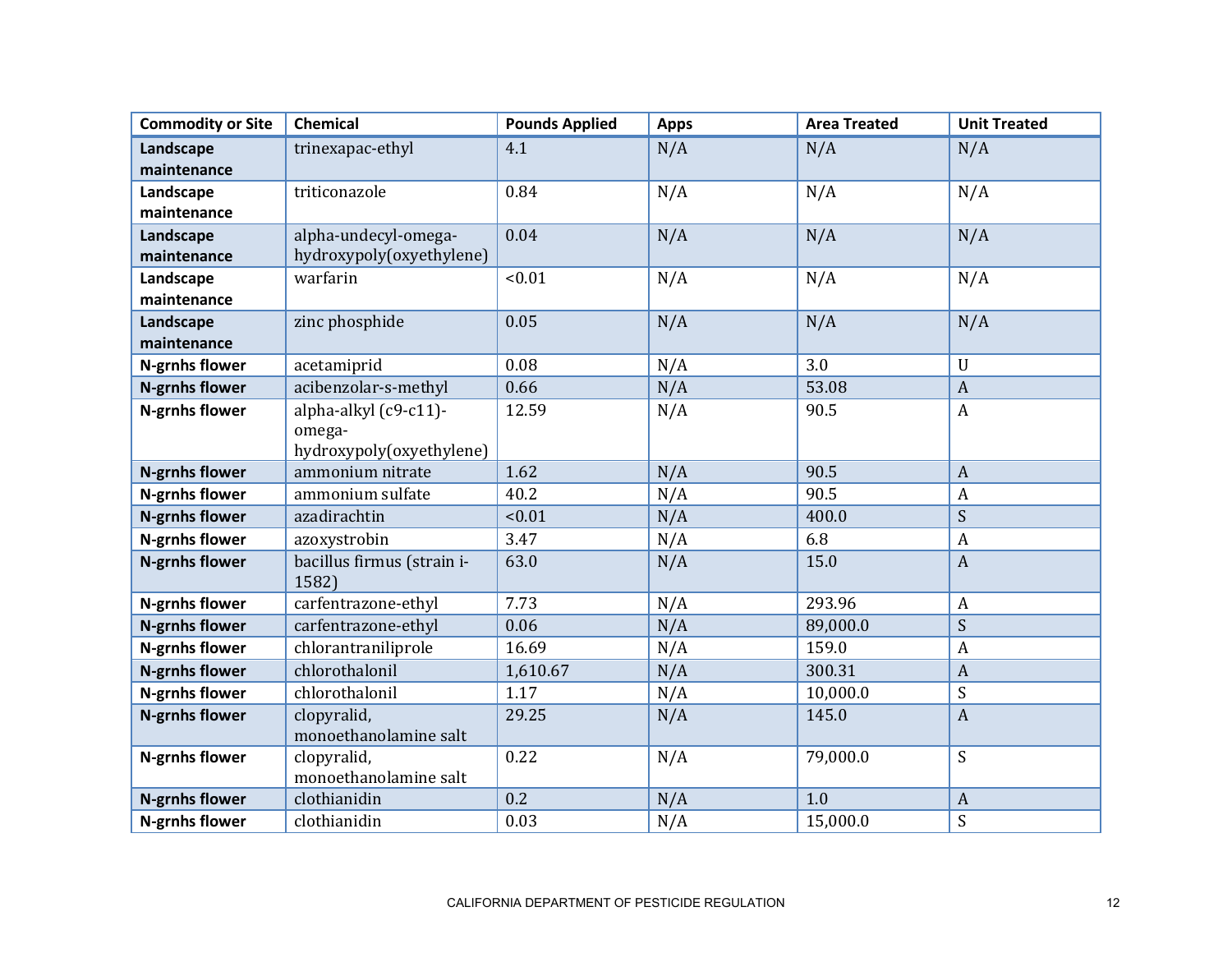| <b>Commodity or Site</b> | Chemical                                             | <b>Pounds Applied</b> | <b>Apps</b> | <b>Area Treated</b> | <b>Unit Treated</b> |
|--------------------------|------------------------------------------------------|-----------------------|-------------|---------------------|---------------------|
| N-grnhs flower           | 2,4-d, 2-ethylhexyl ester                            | 128.19                | N/A         | 282.46              | $\boldsymbol{A}$    |
| N-grnhs flower           | 2,4-d, 2-ethylhexyl ester                            | 2.22                  | N/A         | 84,000.0            | ${\mathsf S}$       |
| N-grnhs flower           | dicamba                                              | 8.19                  | N/A         | 282.46              | $\boldsymbol{A}$    |
| N-grnhs flower           | dicamba                                              | 0.13                  | N/A         | 84,000.0            | S                   |
| <b>N-grnhs flower</b>    | diglycolamine salt of 3,6-<br>dichloro-o-anisic acid | 2.98                  | N/A         | 6.0                 | $\mathbf{A}$        |
| N-grnhs flower           | dinotefuran                                          | 0.11                  | N/A         | 3.0                 | $\mathbf U$         |
| N-grnhs flower           | ethephon                                             | 325.28                | N/A         | 96.75               | $\boldsymbol{A}$    |
| <b>N-grnhs flower</b>    | ethofumesate                                         | 1,214.02              | N/A         | 231.2               | A                   |
| N-grnhs flower           | fluazifop-p-butyl                                    | 9.26                  | N/A         | 75.61               | $\boldsymbol{A}$    |
| N-grnhs flower           | fludioxonil                                          | 2.69                  | N/A         | 6.0                 | $\boldsymbol{A}$    |
| N-grnhs flower           | fludioxonil                                          | 0.05                  | N/A         | 10,000.0            | ${\mathsf S}$       |
| N-grnhs flower           | fluopyram                                            | 4.01                  | N/A         | 9.0                 | $\boldsymbol{A}$    |
| <b>N-grnhs flower</b>    | flutolanil                                           | 29.66                 | N/A         | 3.5                 | $\overline{A}$      |
| N-grnhs flower           | fluxapyroxad                                         | 0.65                  | N/A         | 3.0                 | $\boldsymbol{A}$    |
| N-grnhs flower           | glufosinate-ammonium                                 | 0.09                  | N/A         | 3,500.0             | S                   |
| N-grnhs flower           | glyphosate,<br>isopropylamine salt                   | 2.22                  | N/A         | 0.5                 | $\boldsymbol{A}$    |
| <b>N-grnhs flower</b>    | glyphosate,<br>isopropylamine salt                   | 0.22                  | N/A         | 1.0                 | U                   |
| N-grnhs flower           | imidacloprid                                         | 0.15                  | N/A         | 6.0                 | $\mathbf U$         |
| N-grnhs flower           | indoxacarb                                           | 0.9                   | N/A         | 4.0                 | $\overline{A}$      |
| N-grnhs flower           | isoxaben                                             | 24.76                 | N/A         | 47.0                | $\boldsymbol{A}$    |
| N-grnhs flower           | mancozeb                                             | 40.0                  | N/A         | 2.25                | $\overline{A}$      |
| N-grnhs flower           | mecoprop-p                                           | 32.51                 | N/A         | 282.46              | $\boldsymbol{A}$    |
| N-grnhs flower           | mecoprop-p                                           | 0.46                  | N/A         | 84,000.0            | $\boldsymbol{S}$    |
| N-grnhs flower           | mesotrione                                           | 6.33                  | N/A         | 40.5                | $\boldsymbol{A}$    |
| <b>N-grnhs flower</b>    | methiozolin                                          | 6.79                  | N/A         | 10.2                | $\overline{A}$      |
| N-grnhs flower           | mineral oil                                          | 63.92                 | N/A         | 3.0                 | $\boldsymbol{A}$    |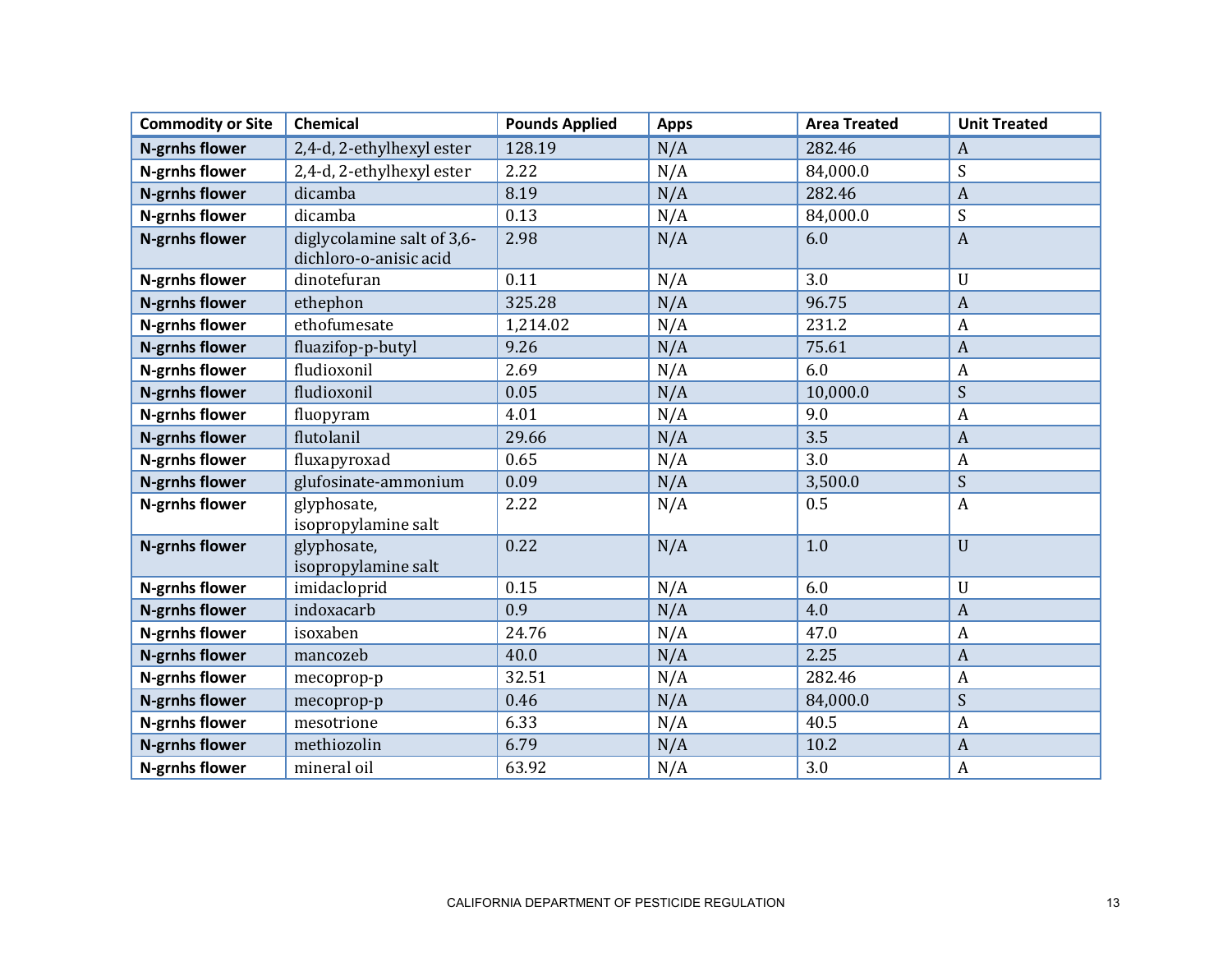| <b>Commodity or Site</b>        | Chemical                                                        | <b>Pounds Applied</b> | <b>Apps</b> | <b>Area Treated</b> | <b>Unit Treated</b>       |
|---------------------------------|-----------------------------------------------------------------|-----------------------|-------------|---------------------|---------------------------|
| <b>N-grnhs flower</b>           | alpha-(para-<br>nonylphenyl)-omega-<br>hydroxypoly(oxyethylene) | 0.16                  | N/A         | 3.0                 | $\mathbf U$               |
| N-grnhs flower                  | paclobutrazol                                                   | 17.89                 | N/A         | 114.0               | A                         |
| <b>N-grnhs flower</b>           | penoxsulam                                                      | 0.27                  | N/A         | 26.5                | $\boldsymbol{A}$          |
| N-grnhs flower                  | penthiopyrad                                                    | 4.13                  | N/A         | 6.0                 | $\boldsymbol{A}$          |
| <b>N-grnhs flower</b>           | polyalkene oxide modified<br>heptamethyl trisiloxane            | 0.08                  | N/A         | 3.0                 | $\mathbf U$               |
| N-grnhs flower                  | potassium phosphite                                             | 544.46                | N/A         | 40.98               | $\boldsymbol{A}$          |
| <b>N-grnhs flower</b>           | prodiamine                                                      | 61.18                 | N/A         | 104.0               | $\boldsymbol{A}$          |
| N-grnhs flower                  | propiconazole                                                   | 129.83                | N/A         | 257.03              | $\boldsymbol{A}$          |
| <b>N-grnhs flower</b>           | propiconazole                                                   | 0.18                  | N/A         | 10,000.0            | $\boldsymbol{S}$          |
| N-grnhs flower                  | propylene glycol                                                | 0.03                  | N/A         | 3.0                 | $\boldsymbol{\mathsf{U}}$ |
| <b>N-grnhs flower</b>           | pyraclostrobin                                                  | 1.27                  | N/A         | 2.25                | $\boldsymbol{A}$          |
| <b>N-grnhs flower</b>           | quinclorac,<br>dimethylamine salt                               | 5.27                  | N/A         | 6.0                 | A                         |
| <b>N-grnhs flower</b>           | quinclorac,<br>dimethylamine salt                               | 0.1                   | N/A         | 5,000.0             | S                         |
| <b>N-grnhs flower</b>           | spinosad                                                        | 0.41                  | N/A         | 3.0                 | $\boldsymbol{A}$          |
| <b>N-grnhs flower</b>           | tebuconazole                                                    | 7.14                  | N/A         | 5.3                 | $\boldsymbol{A}$          |
| N-grnhs flower                  | thiophanate-methyl                                              | 98.4                  | N/A         | 129.2               | A                         |
| <b>N-grnhs flower</b>           | thiram                                                          | 2.54                  | N/A         | 0.25                | $\overline{A}$            |
| N-grnhs flower                  | triadimefon                                                     | 3.98                  | N/A         | 3.0                 | A                         |
| <b>N-grnhs flower</b>           | triclopyr, butoxyethyl<br>ester                                 | 151.03                | N/A         | 100.5               | $\boldsymbol{A}$          |
| N-grnhs flower                  | triclopyr, butoxyethyl<br>ester                                 | 0.12                  | N/A         | 5,000.0             | S                         |
| <b>N-grnhs flower</b>           | trifloxystrobin                                                 | 0.8                   | N/A         | 3.0                 | $\overline{A}$            |
| N-grnhs flower                  | trinexapac-ethyl                                                | 120.0                 | N/A         | 1,408.73            | A                         |
| N-grnhs plants in<br>containers | ethephon                                                        | 9.36                  | N/A         | 2.75                | $\boldsymbol{A}$          |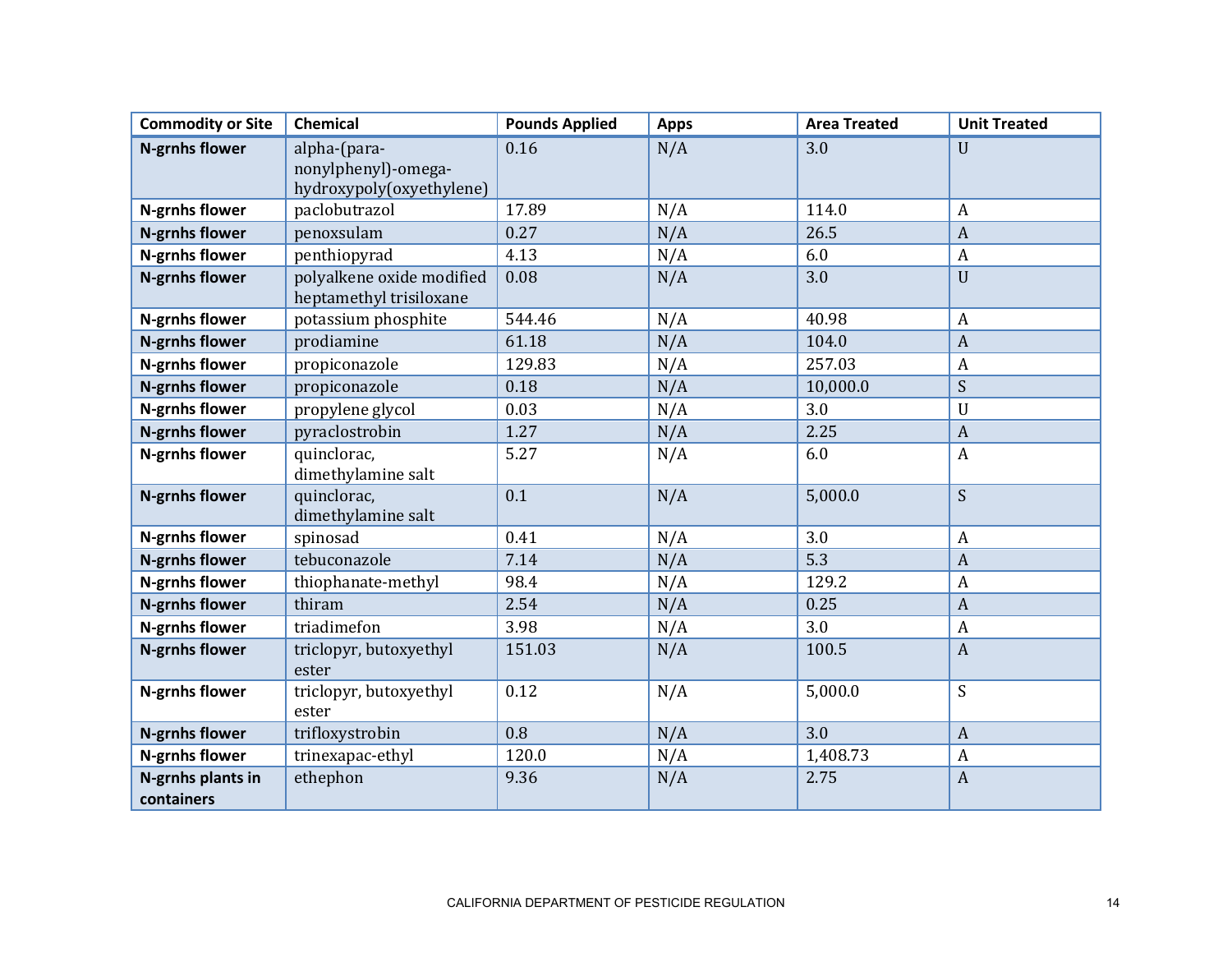| <b>Commodity or Site</b> | <b>Chemical</b>                                                                                                            | <b>Pounds Applied</b> | <b>Apps</b> | <b>Area Treated</b> | <b>Unit Treated</b> |
|--------------------------|----------------------------------------------------------------------------------------------------------------------------|-----------------------|-------------|---------------------|---------------------|
| N-grnhs plants in        | fluazifop-p-butyl                                                                                                          | 1.69                  | N/A         | 10.0                | A                   |
| containers               |                                                                                                                            |                       |             |                     |                     |
| N-grnhs plants in        | paclobutrazol                                                                                                              | 13.15                 | N/A         | 101.1               | $\mathbf{A}$        |
| containers               |                                                                                                                            |                       |             |                     |                     |
| N-grnhs                  | ferric sodium edta                                                                                                         | 0.01                  | N/A         | 45.0                | S                   |
| transplants              |                                                                                                                            |                       |             |                     |                     |
| N-grnhs                  | tebuconazole                                                                                                               | 9.16                  | N/A         | 6.8                 | $\mathbf{A}$        |
| transplants              |                                                                                                                            |                       |             |                     |                     |
| N-outdr flower           | carfentrazone-ethyl                                                                                                        | 1.0                   | N/A         | 40.0                | $\boldsymbol{A}$    |
| <b>N-outdr flower</b>    | 2,4-d, 2-ethylhexyl ester                                                                                                  | 46.27                 | N/A         | 40.0                | $\boldsymbol{A}$    |
| N-outdr flower           | dicamba                                                                                                                    | 2.77                  | N/A         | 40.0                | $\boldsymbol{A}$    |
| <b>N-outdr flower</b>    | diquat dibromide                                                                                                           | 0.29                  | N/A         | 10,000.0            | S                   |
| <b>N-outdr flower</b>    | mecoprop-p                                                                                                                 | 9.52                  | N/A         | 40.0                | $\boldsymbol{A}$    |
| <b>N-outdr flower</b>    | penoxsulam                                                                                                                 | 0.46                  | N/A         | 45.7                | $\mathbf{A}$        |
| <b>Public health</b>     | bacillus sphaericus 2362,<br>serotype h5a5b, strain<br>abts 1743 fermentation<br>solids, spores and<br>insecticidal toxins | 9.73                  | N/A         | N/A                 | N/A                 |
| <b>Public health</b>     | bacillus thuringiensis<br>(berliner)                                                                                       | < 0.01                | N/A         | N/A                 | N/A                 |
| <b>Public health</b>     | bacillus thuringiensis<br>(berliner), subsp.<br>israelensis, serotype h-14                                                 | 8.28                  | N/A         | N/A                 | N/A                 |
| <b>Public health</b>     | boric acid                                                                                                                 | < 0.01                | N/A         | N/A                 | N/A                 |
| <b>Public health</b>     | bromethalin                                                                                                                | 0.07                  | N/A         | N/A                 | N/A                 |
| <b>Public health</b>     | indoxacarb                                                                                                                 | 0.23                  | N/A         | N/A                 | N/A                 |
| <b>Public health</b>     | alpha-isooctadecyl-<br>omega-<br>hydroxypoly(oxyethylene)                                                                  | 10.47                 | N/A         | N/A                 | N/A                 |
| <b>Public health</b>     | methoprene                                                                                                                 | 0.09                  | N/A         | N/A                 | N/A                 |
| <b>Public health</b>     | mineral oil                                                                                                                | 1.17                  | N/A         | N/A                 | N/A                 |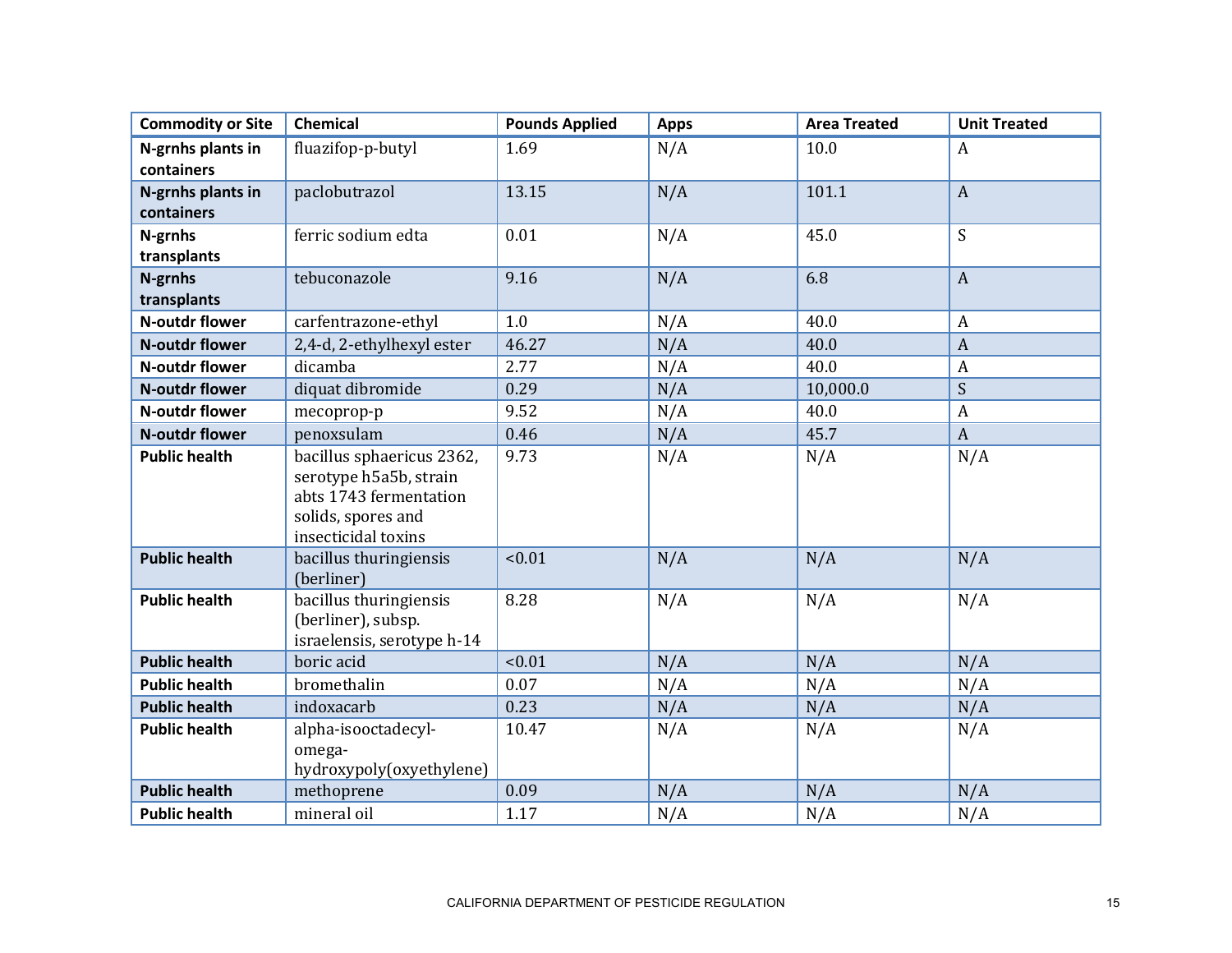| <b>Commodity or Site</b>          | Chemical                                                              | <b>Pounds Applied</b> | <b>Apps</b> | <b>Area Treated</b> | <b>Unit Treated</b> |
|-----------------------------------|-----------------------------------------------------------------------|-----------------------|-------------|---------------------|---------------------|
| <b>Public health</b>              | petroleum distillates,<br>refined                                     | 150.58                | N/A         | N/A                 | N/A                 |
| <b>Regulatory pest</b><br>control | abamectin                                                             | 0.01                  | N/A         | N/A                 | N/A                 |
| <b>Regulatory pest</b><br>control | alkyl (50%c14, 40%c12,<br>10%c16) dimethylbenzyl<br>ammonium chloride | 0.01                  | N/A         | N/A                 | N/A                 |
| <b>Regulatory pest</b><br>control | cholecalciferol                                                       | < 0.01                | N/A         | N/A                 | N/A                 |
| <b>Regulatory pest</b><br>control | clothianidin                                                          | 0.09                  | N/A         | N/A                 | N/A                 |
| <b>Regulatory pest</b><br>control | ddvp                                                                  | 0.27                  | N/A         | N/A                 | N/A                 |
| <b>Regulatory pest</b><br>control | ddvp, other related                                                   | 0.02                  | N/A         | N/A                 | N/A                 |
| <b>Regulatory pest</b><br>control | didecyl dimethyl<br>ammonium chloride                                 | 0.01                  | N/A         | N/A                 | N/A                 |
| <b>Regulatory pest</b><br>control | difethialone                                                          | < 0.01                | N/A         | N/A                 | N/A                 |
| <b>Regulatory pest</b><br>control | esfenvalerate                                                         | 0.6                   | N/A         | N/A                 | N/A                 |
| <b>Regulatory pest</b><br>control | etofenprox                                                            | 1.83                  | N/A         | N/A                 | N/A                 |
| <b>Regulatory pest</b><br>control | fipronil                                                              | < 0.01                | N/A         | N/A                 | N/A                 |
| <b>Regulatory pest</b><br>control | hydramethylnon                                                        | 0.01                  | N/A         | N/A                 | N/A                 |
| <b>Regulatory pest</b><br>control | hydroprene                                                            | 0.93                  | N/A         | N/A                 | N/A                 |
| <b>Regulatory pest</b><br>control | imidacloprid                                                          | 0.41                  | N/A         | N/A                 | N/A                 |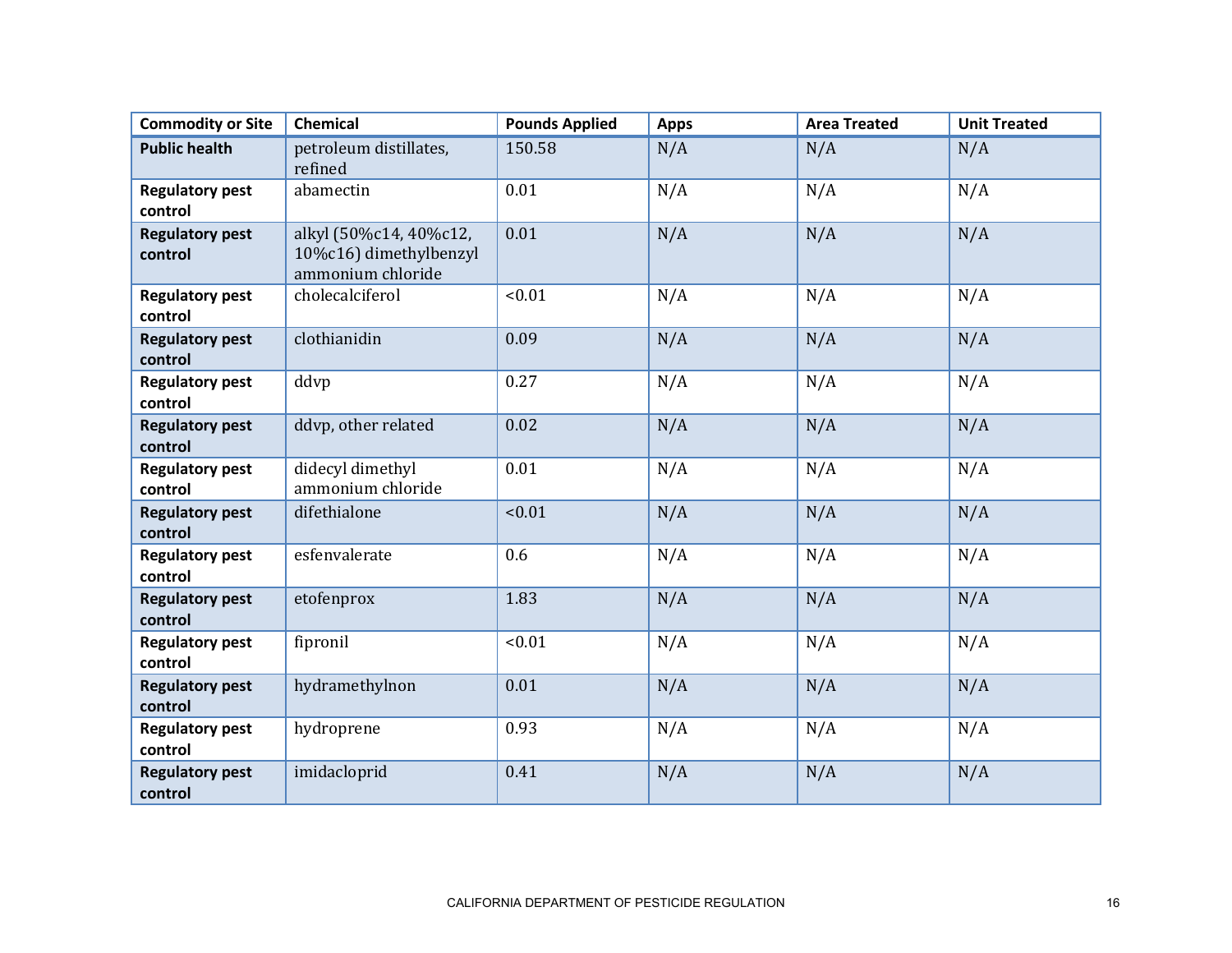| <b>Commodity or Site</b>          | Chemical                                                     | <b>Pounds Applied</b> | <b>Apps</b> | <b>Area Treated</b> | <b>Unit Treated</b> |
|-----------------------------------|--------------------------------------------------------------|-----------------------|-------------|---------------------|---------------------|
| <b>Regulatory pest</b>            | indoxacarb                                                   | 0.15                  | N/A         | N/A                 | N/A                 |
| control                           |                                                              |                       |             |                     |                     |
| <b>Regulatory pest</b><br>control | isopropyl alcohol                                            | 5.4                   | N/A         | N/A                 | N/A                 |
| <b>Regulatory pest</b><br>control | n-octyl bicycloheptene<br>dicarboximide                      | 1.27                  | N/A         | N/A                 | N/A                 |
| <b>Regulatory pest</b><br>control | phenothrin                                                   | 0.53                  | N/A         | N/A                 | N/A                 |
| <b>Regulatory pest</b><br>control | piperonyl butoxide                                           | 7.29                  | N/A         | N/A                 | N/A                 |
| <b>Regulatory pest</b><br>control | pyrethrins                                                   | < 0.01                | N/A         | N/A                 | N/A                 |
| <b>Regulatory pest</b><br>control | tetramethrin                                                 | 0.01                  | N/A         | N/A                 | N/A                 |
| <b>Rights of way</b>              | alpha-alkyl (c10-c16)-<br>omega-<br>hydroxypoly(oxyethylene) | 2.64                  | N/A         | N/A                 | N/A                 |
| <b>Rights of way</b>              | d-trans allethrin                                            | < 0.01                | N/A         | N/A                 | N/A                 |
| <b>Rights of way</b>              | aminocyclopyrachlor,<br>potassium salt                       | 1.65                  | N/A         | N/A                 | N/A                 |
| <b>Rights of way</b>              | aminopyralid,<br>triisopropanolamine salt                    | 5.42                  | N/A         | N/A                 | N/A                 |
| <b>Rights of way</b>              | ammonium nonanoate                                           | 3.76                  | N/A         | N/A                 | N/A                 |
| <b>Rights of way</b>              | benzoic acid                                                 | 0.03                  | N/A         | N/A                 | N/A                 |
| <b>Rights of way</b>              | chlorsulfuron                                                | 0.75                  | N/A         | N/A                 | N/A                 |
| <b>Rights of way</b>              | diethylene glycol                                            | 6.54                  | N/A         | N/A                 | N/A                 |
| <b>Rights of way</b>              | dimethyl alkyl tertiary<br>amines                            | 0.03                  | N/A         | N/A                 | N/A                 |
| <b>Rights of way</b>              | dimethylpolysiloxane                                         | 4.14                  | N/A         | N/A                 | N/A                 |
| <b>Rights of way</b>              | diquat dibromide                                             | 7.55                  | N/A         | N/A                 | N/A                 |
| <b>Rights of way</b>              | dithiopyr                                                    | 17.88                 | N/A         | N/A                 | N/A                 |
| <b>Rights of way</b>              | fatty acids, mixed                                           | 11.65                 | N/A         | N/A                 | N/A                 |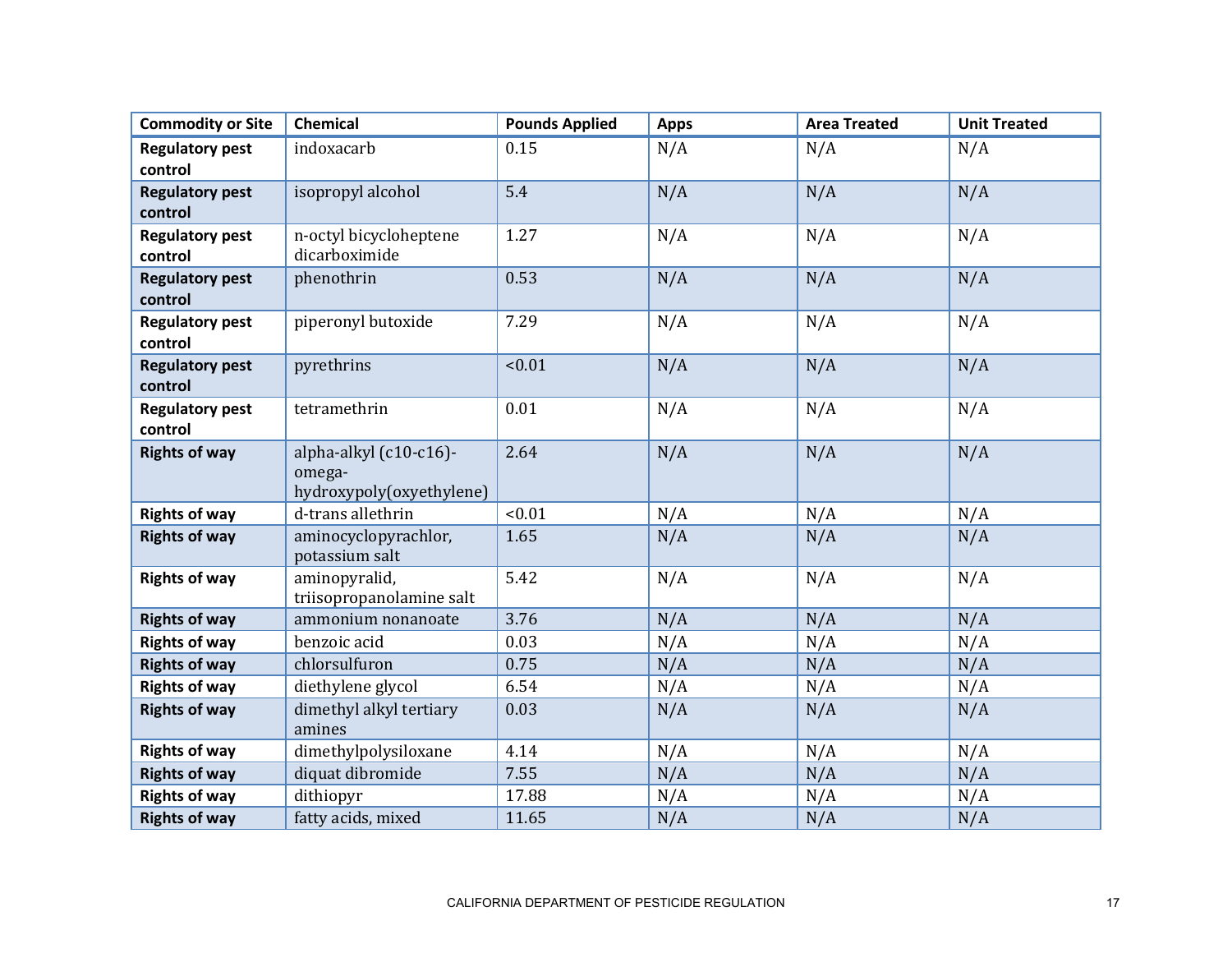| <b>Commodity or Site</b> | <b>Chemical</b>                                                 | <b>Pounds Applied</b> | <b>Apps</b> | <b>Area Treated</b> | <b>Unit Treated</b> |
|--------------------------|-----------------------------------------------------------------|-----------------------|-------------|---------------------|---------------------|
| <b>Rights of way</b>     | garlic                                                          | 0.45                  | N/A         | N/A                 | N/A                 |
| <b>Rights of way</b>     | glufosinate-ammonium                                            | 2.74                  | N/A         | N/A                 | N/A                 |
| <b>Rights of way</b>     | glyphosate,<br>dimethylamine salt                               | 35.02                 | N/A         | N/A                 | N/A                 |
| <b>Rights of way</b>     | glyphosate,<br>isopropylamine salt                              | 48.73                 | N/A         | N/A                 | N/A                 |
| <b>Rights of way</b>     | glyphosate, potassium salt                                      | 189.05                | N/A         | N/A                 | N/A                 |
| <b>Rights of way</b>     | heptamethyltrisiloxane<br>ethoxylated                           | 0.53                  | N/A         | N/A                 | N/A                 |
| <b>Rights of way</b>     | imazapyr, isopropylamine<br>salt                                | 5.0                   | N/A         | N/A                 | N/A                 |
| <b>Rights of way</b>     | indaziflam                                                      | 2.65                  | N/A         | N/A                 | N/A                 |
| <b>Rights of way</b>     | isoxaben                                                        | 22.98                 | N/A         | N/A                 | N/A                 |
| <b>Rights of way</b>     | methylated soybean oil                                          | 0.98                  | N/A         | N/A                 | N/A                 |
| <b>Rights of way</b>     | alpha-(para-<br>nonylphenyl)-omega-<br>hydroxypoly(oxyethylene) | 17.05                 | N/A         | N/A                 | N/A                 |
| <b>Rights of way</b>     | oleic acid, ethyl ester                                         | 2.97                  | N/A         | N/A                 | N/A                 |
| <b>Rights of way</b>     | phenothrin                                                      | < 0.01                | N/A         | N/A                 | N/A                 |
| <b>Rights of way</b>     | polyoxyethylene dioleate                                        | 0.52                  | N/A         | N/A                 | N/A                 |
| <b>Rights of way</b>     | polyoxyethylene sorbitan<br>monooleate                          | 0.15                  | N/A         | N/A                 | N/A                 |
| <b>Rights of way</b>     | prodiamine                                                      | 0.78                  | N/A         | N/A                 | N/A                 |
| <b>Rights of way</b>     | propylene glycol                                                | 0.35                  | N/A         | N/A                 | N/A                 |
| <b>Rights of way</b>     | rimsulfuron                                                     | 0.02                  | N/A         | N/A                 | N/A                 |
| <b>Rights of way</b>     | triclopyr, butoxyethyl<br>ester                                 | 2.37                  | N/A         | N/A                 | N/A                 |
| <b>Rights of way</b>     | triclopyr, triethylamine<br>salt                                | 0.24                  | N/A         | N/A                 | N/A                 |
| <b>Rights of way</b>     | alpha-undecyl-omega-<br>hydroxypoly(oxyethylene)                | 17.05                 | N/A         | N/A                 | N/A                 |
| <b>Rights of way</b>     | yucca schidigera                                                | 1.35                  | N/A         | N/A                 | N/A                 |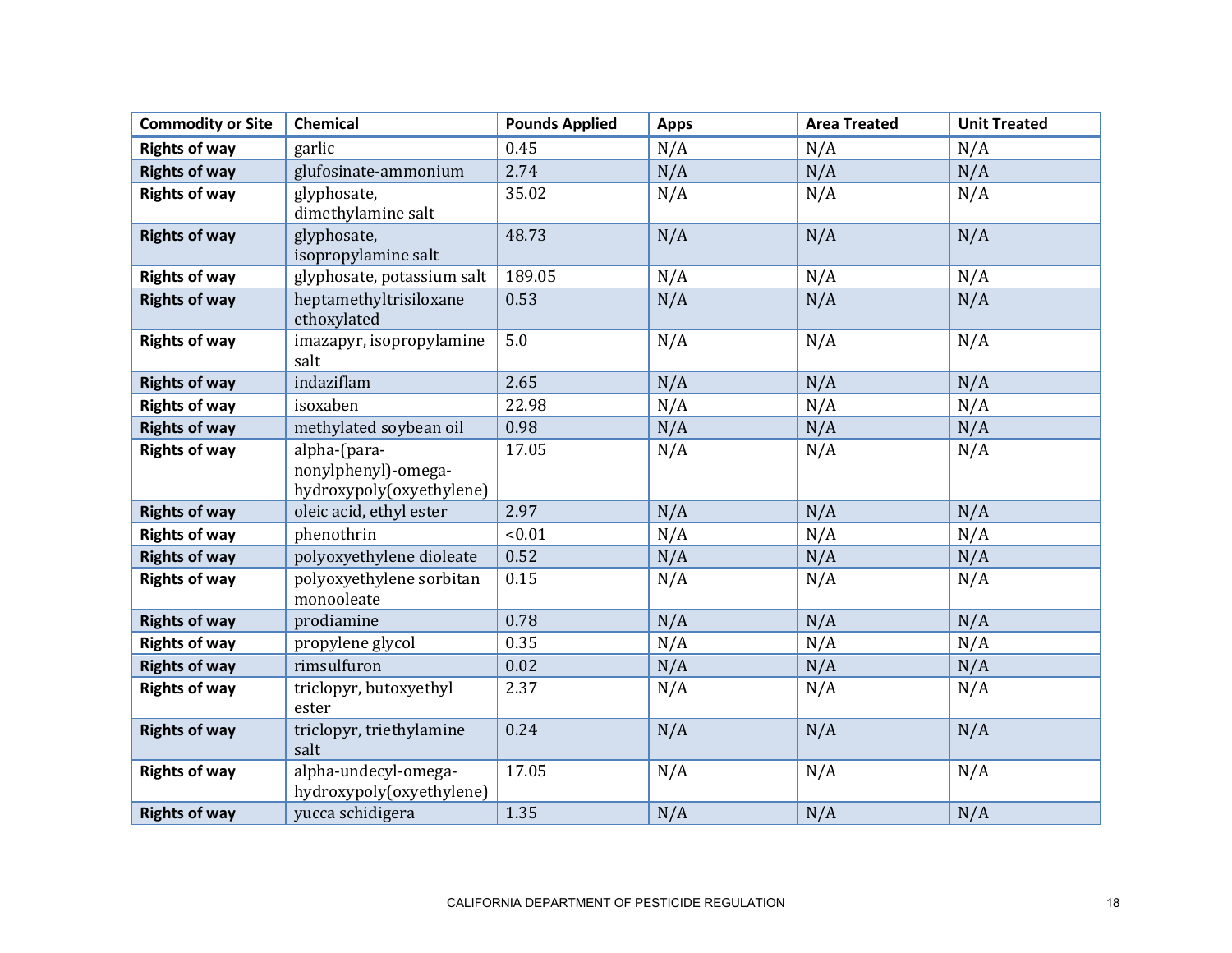| <b>Commodity or Site</b> | Chemical                 | <b>Pounds Applied</b> | <b>Apps</b> | <b>Area Treated</b> | <b>Unit Treated</b> |
|--------------------------|--------------------------|-----------------------|-------------|---------------------|---------------------|
| <b>Structural pest</b>   | abamectin                | 0.07                  | N/A         | N/A                 | N/A                 |
| control                  |                          |                       |             |                     |                     |
| <b>Structural pest</b>   | abamectin, other related | < 0.01                | N/A         | N/A                 | N/A                 |
| control                  |                          |                       |             |                     |                     |
| <b>Structural pest</b>   | acephate                 | 161.96                | N/A         | N/A                 | N/A                 |
| control                  |                          |                       |             |                     |                     |
| <b>Structural pest</b>   | acetamiprid              | 8.05                  | N/A         | N/A                 | N/A                 |
| control                  |                          |                       |             |                     |                     |
| <b>Structural pest</b>   | acetic acid              | 0.01                  | N/A         | N/A                 | N/A                 |
| control                  |                          |                       |             |                     |                     |
| <b>Structural pest</b>   | alkyl (50%c14, 40%c12,   | 0.55                  | N/A         | N/A                 | N/A                 |
| control                  | 10%c16) dimethylbenzyl   |                       |             |                     |                     |
|                          | ammonium chloride        |                       |             |                     |                     |
| <b>Structural pest</b>   | alkyl (60%c14, 30%c16,   | < 0.01                | N/A         | N/A                 | N/A                 |
| control                  | 5%c12, 5%c18)            |                       |             |                     |                     |
|                          | dimethylbenzyl           |                       |             |                     |                     |
|                          | ammonium chloride        |                       |             |                     |                     |
| <b>Structural pest</b>   | alkyl (68%c12, 32%c14)   | < 0.01                | N/A         | N/A                 | N/A                 |
| control                  | dimethylethylbenzyl      |                       |             |                     |                     |
|                          | ammonium chloride        |                       |             |                     |                     |
| <b>Structural pest</b>   | d-trans allethrin        | 0.02                  | N/A         | N/A                 | N/A                 |
| control                  |                          |                       |             |                     |                     |
| <b>Structural pest</b>   | aminocyclopyrachlor,     | 6.22                  | N/A         | N/A                 | N/A                 |
| control                  | potassium salt           |                       |             |                     |                     |
| <b>Structural pest</b>   | bifenthrin               | 78.14                 | N/A         | N/A                 | N/A                 |
| control                  |                          |                       |             |                     |                     |
| <b>Structural pest</b>   | borax                    | 18.93                 | N/A         | N/A                 | N/A                 |
| control                  |                          |                       |             |                     |                     |
| <b>Structural pest</b>   | boric acid               | 870.77                | N/A         | N/A                 | N/A                 |
| control                  |                          |                       |             |                     |                     |
| <b>Structural pest</b>   | brodifacoum              | 0.02                  | N/A         | N/A                 | N/A                 |
| control                  |                          |                       |             |                     |                     |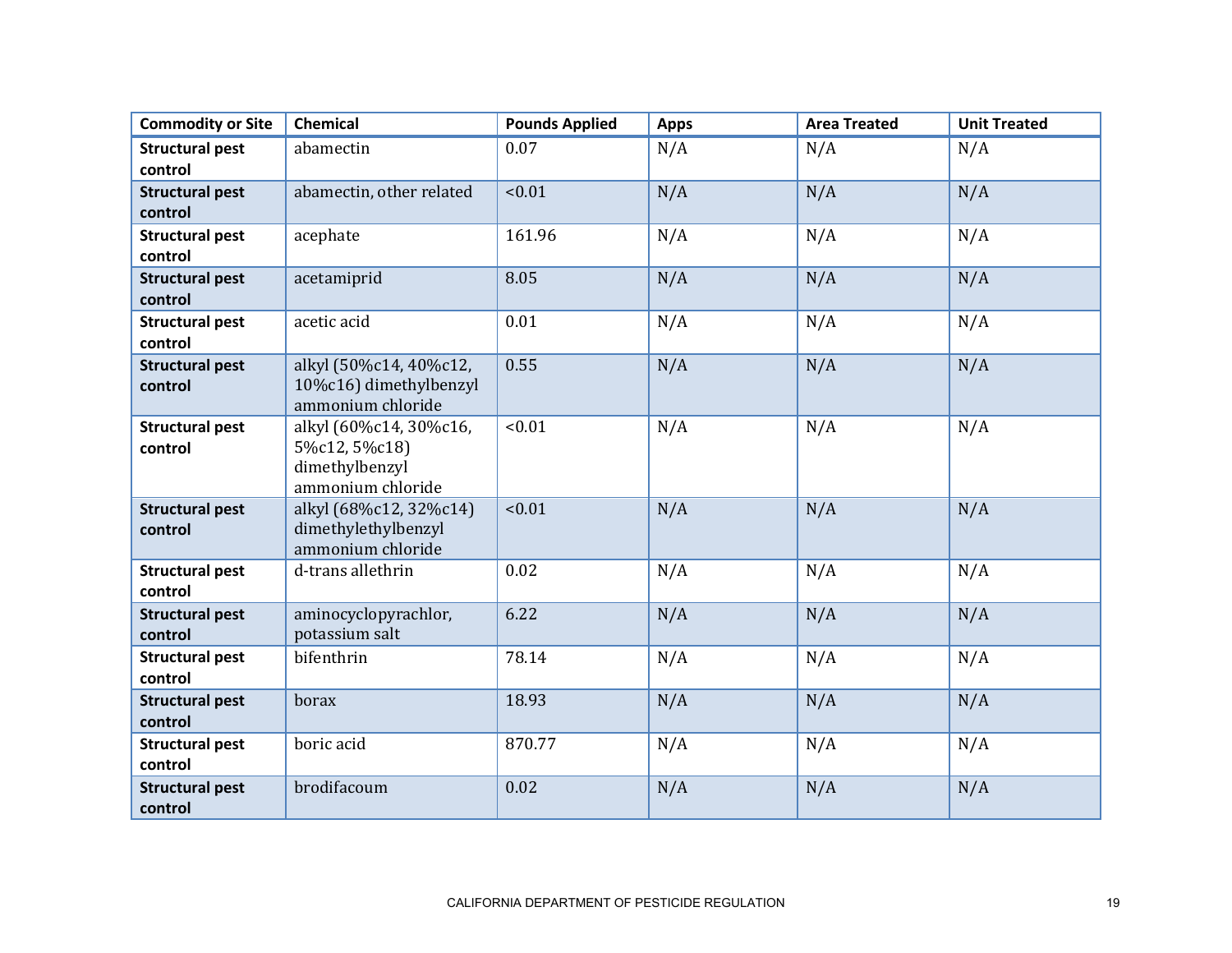| <b>Commodity or Site</b>          | <b>Chemical</b>     | <b>Pounds Applied</b> | <b>Apps</b> | <b>Area Treated</b> | <b>Unit Treated</b> |
|-----------------------------------|---------------------|-----------------------|-------------|---------------------|---------------------|
| <b>Structural pest</b>            | bromadiolone        | 0.31                  | N/A         | N/A                 | N/A                 |
| control                           | bromethalin         |                       |             |                     |                     |
| <b>Structural pest</b><br>control |                     | < 0.01                | N/A         | N/A                 | N/A                 |
| <b>Structural pest</b><br>control | carbon              | 1.03                  | N/A         | N/A                 | N/A                 |
| <b>Structural pest</b><br>control | chlorantraniliprole | 6.83                  | N/A         | N/A                 | N/A                 |
| <b>Structural pest</b><br>control | chlorfenapyr        | 122.58                | N/A         | N/A                 | N/A                 |
| <b>Structural pest</b><br>control | chlorine dioxide    | < 0.01                | N/A         | N/A                 | N/A                 |
| <b>Structural pest</b><br>control | cholecalciferol     | 0.24                  | N/A         | N/A                 | N/A                 |
| <b>Structural pest</b><br>control | clothianidin        | 0.45                  | N/A         | N/A                 | N/A                 |
| <b>Structural pest</b><br>control | coyote urine        | 0.13                  | N/A         | N/A                 | N/A                 |
| <b>Structural pest</b><br>control | cyfluthrin          | 447.04                | N/A         | N/A                 | N/A                 |
| <b>Structural pest</b><br>control | beta-cyfluthrin     | 62.6                  | N/A         | N/A                 | N/A                 |
| <b>Structural pest</b><br>control | cypermethrin        | 3.39                  | N/A         | N/A                 | N/A                 |
| <b>Structural pest</b><br>control | ddvp                | 1.79                  | N/A         | N/A                 | N/A                 |
| <b>Structural pest</b><br>control | ddvp, other related | 0.07                  | N/A         | N/A                 | N/A                 |
| <b>Structural pest</b><br>control | deltamethrin        | 58.65                 | N/A         | N/A                 | N/A                 |
| <b>Structural pest</b><br>control | diatomaceous earth  | 64.99                 | N/A         | N/A                 | N/A                 |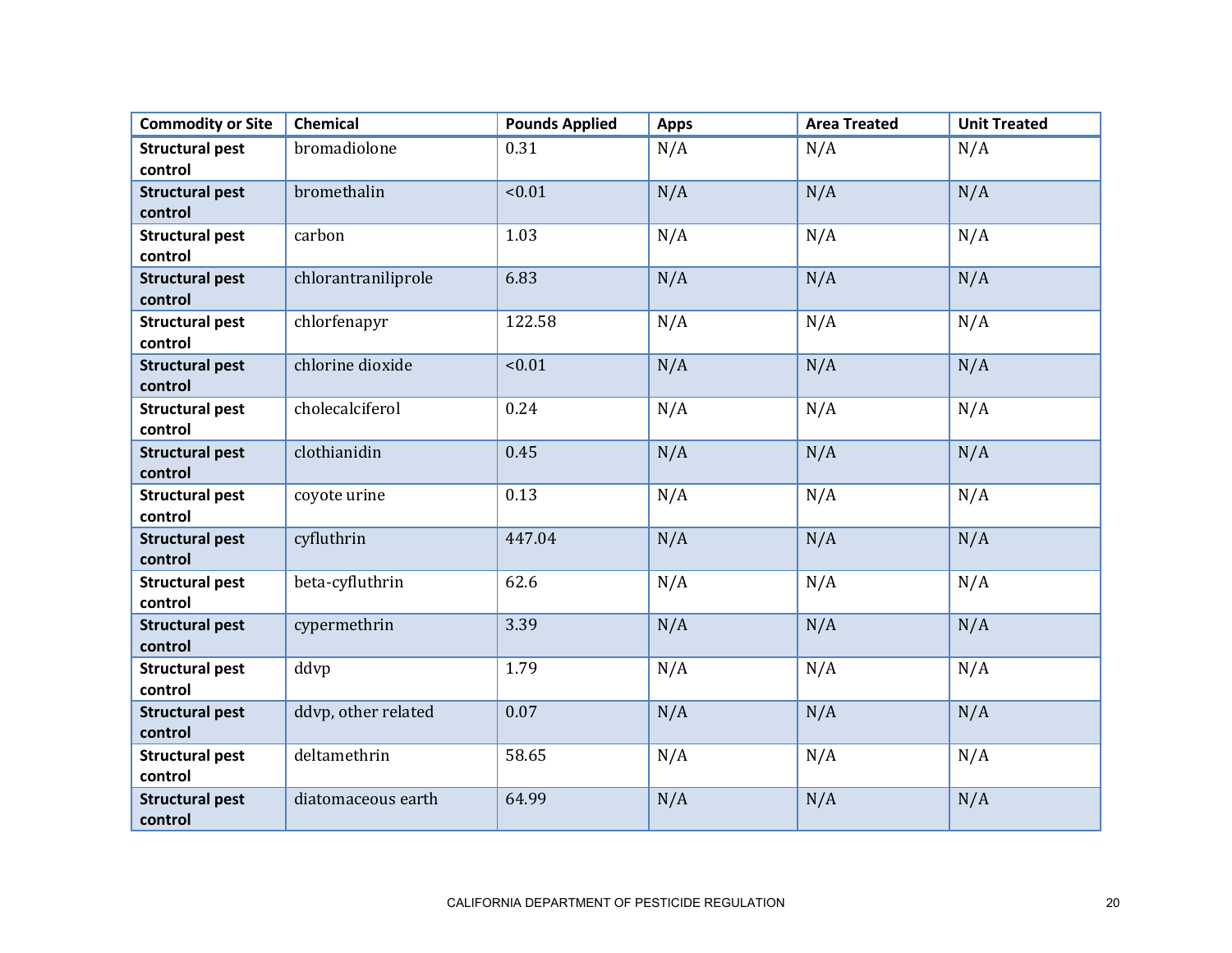| <b>Commodity or Site</b> | Chemical                  | <b>Pounds Applied</b> | <b>Apps</b> | <b>Area Treated</b> | <b>Unit Treated</b> |
|--------------------------|---------------------------|-----------------------|-------------|---------------------|---------------------|
| <b>Structural pest</b>   | diatomaceous earth, other | < 0.01                | N/A         | N/A                 | N/A                 |
| control                  | related                   |                       |             |                     |                     |
| <b>Structural pest</b>   | diazinon                  | 1.19                  | N/A         | N/A                 | N/A                 |
| control                  |                           |                       |             |                     |                     |
| <b>Structural pest</b>   | didecyl dimethyl          | 0.05                  | N/A         | N/A                 | N/A                 |
| control                  | ammonium chloride         |                       |             |                     |                     |
| <b>Structural pest</b>   | difethialone              | 0.2                   | N/A         | N/A                 | N/A                 |
| control                  |                           |                       |             |                     |                     |
| <b>Structural pest</b>   | dinotefuran               | 53.57                 | N/A         | N/A                 | N/A                 |
| control                  |                           |                       |             |                     |                     |
| <b>Structural pest</b>   | dioctyl dimethyl          | < 0.01                | N/A         | N/A                 | N/A                 |
| control                  | ammonium chloride         |                       |             |                     |                     |
| <b>Structural pest</b>   | diphacinone               | 0.09                  | N/A         | N/A                 | N/A                 |
| control                  |                           |                       |             |                     |                     |
| <b>Structural pest</b>   | diphacinone, sodium salt  | 0.01                  | N/A         | N/A                 | N/A                 |
| control                  |                           |                       |             |                     |                     |
| <b>Structural pest</b>   | disodium octaborate       | 1,103.69              | N/A         | N/A                 | N/A                 |
| control                  | tetrahydrate              |                       |             |                     |                     |
| <b>Structural pest</b>   | esfenvalerate             | 3.52                  | N/A         | N/A                 | N/A                 |
| control                  |                           |                       |             |                     |                     |
| <b>Structural pest</b>   | etofenprox                | 1.4                   | N/A         | N/A                 | N/A                 |
| control                  |                           |                       |             |                     |                     |
| <b>Structural pest</b>   | fipronil                  | 258.76                | N/A         | N/A                 | N/A                 |
| control                  |                           |                       |             |                     |                     |
| <b>Structural pest</b>   | fox urine                 | 0.03                  | N/A         | N/A                 | N/A                 |
| control                  |                           |                       |             |                     |                     |
| <b>Structural pest</b>   | gamma-cyhalothrin         | 1.01                  | N/A         | N/A                 | N/A                 |
| control                  |                           |                       |             |                     |                     |
| <b>Structural pest</b>   | heptyl butyrate           | 0.01                  | N/A         | N/A                 | N/A                 |
| control                  |                           |                       |             |                     |                     |
| <b>Structural pest</b>   | hydramethylnon            | 1.06                  | N/A         | N/A                 | N/A                 |
| control                  |                           |                       |             |                     |                     |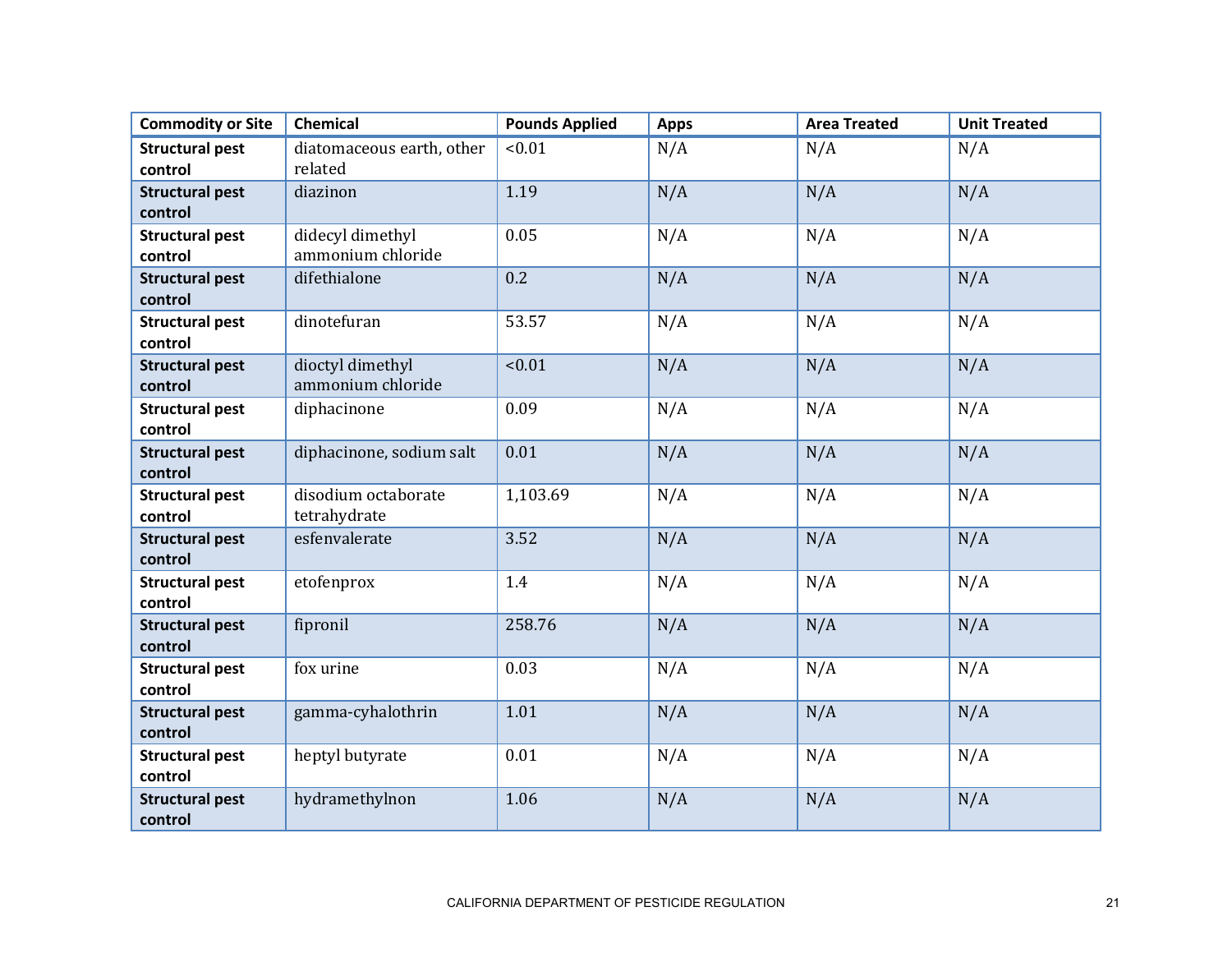| <b>Commodity or Site</b>          | Chemical            | <b>Pounds Applied</b> | <b>Apps</b> | <b>Area Treated</b> | <b>Unit Treated</b> |
|-----------------------------------|---------------------|-----------------------|-------------|---------------------|---------------------|
| <b>Structural pest</b>            | hydroprene          | 40.61                 | N/A         | N/A                 | N/A                 |
| control                           |                     |                       |             |                     |                     |
| <b>Structural pest</b><br>control | imidacloprid        | 116.64                | N/A         | N/A                 | N/A                 |
| <b>Structural pest</b>            | indoxacarb          | 98.7                  | N/A         | N/A                 | N/A                 |
| control                           |                     |                       |             |                     |                     |
| <b>Structural pest</b><br>control | iron phosphate      | 0.3                   | N/A         | N/A                 | N/A                 |
| <b>Structural pest</b><br>control | isopropyl alcohol   | 27.67                 | N/A         | N/A                 | N/A                 |
| <b>Structural pest</b><br>control | lambda-cyhalothrin  | 6.15                  | N/A         | N/A                 | N/A                 |
| <b>Structural pest</b><br>control | limonene            | 107.52                | N/A         | N/A                 | N/A                 |
| <b>Structural pest</b><br>control | margosa oil         | 0.12                  | N/A         | N/A                 | N/A                 |
| <b>Structural pest</b><br>control | methoprene          | 65.8                  | N/A         | N/A                 | N/A                 |
| <b>Structural pest</b><br>control | s-methoprene        | 0.16                  | N/A         | N/A                 | N/A                 |
| <b>Structural pest</b><br>control | methyl anthranilate | 0.3                   | N/A         | N/A                 | N/A                 |
| <b>Structural pest</b><br>control | 2-methyl-1-butanol  | < 0.01                | N/A         | N/A                 | N/A                 |
| <b>Structural pest</b><br>control | metofluthrin        | 0.01                  | N/A         | N/A                 | N/A                 |
| <b>Structural pest</b><br>control | muscalure           | 0.01                  | N/A         | N/A                 | N/A                 |
| <b>Structural pest</b><br>control | nicarbazin          | 1.55                  | N/A         | N/A                 | N/A                 |
| <b>Structural pest</b><br>control | novaluron           | 0.51                  | N/A         | N/A                 | N/A                 |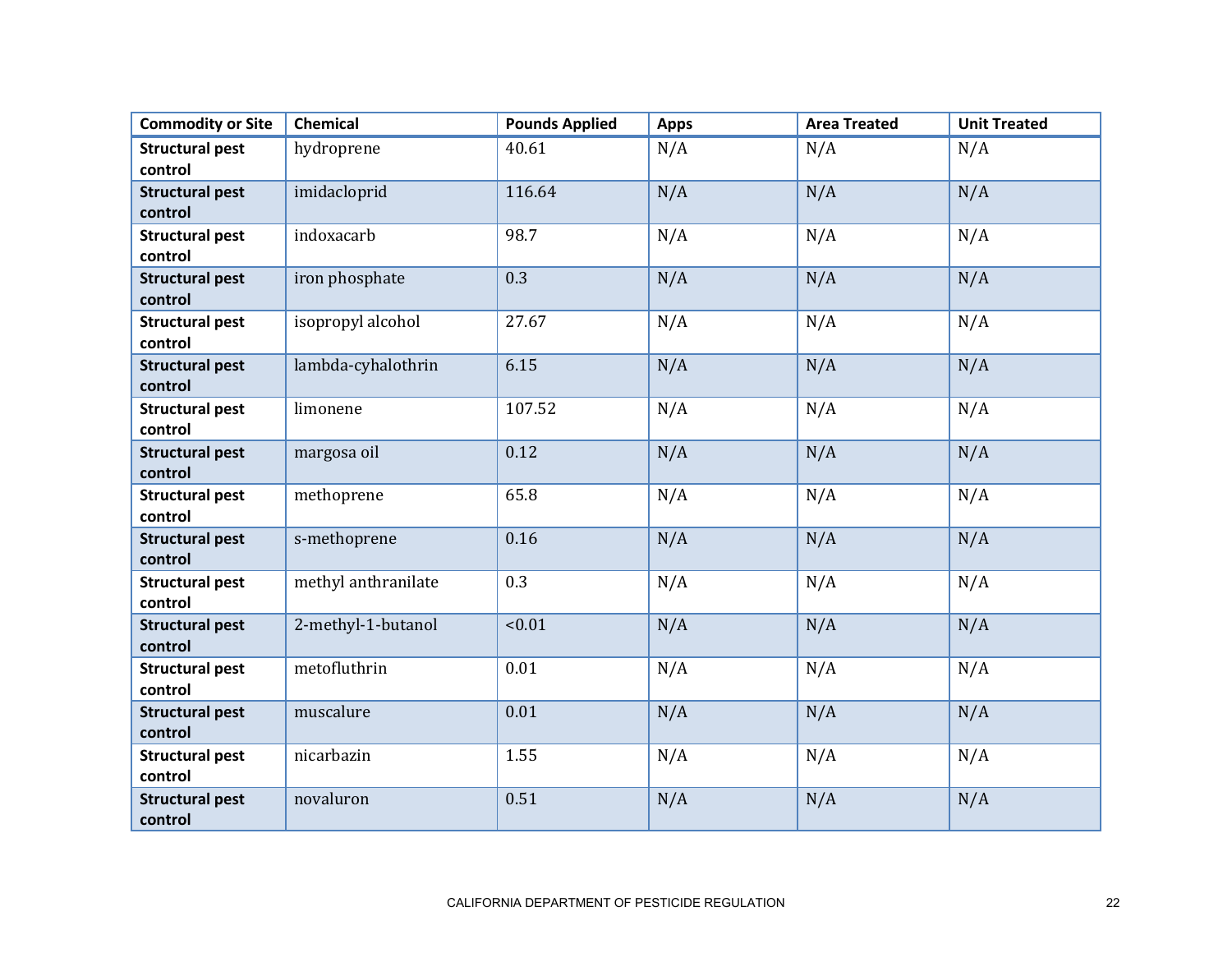| <b>Commodity or Site</b>          | Chemical                                  | <b>Pounds Applied</b> | <b>Apps</b> | <b>Area Treated</b> | <b>Unit Treated</b> |
|-----------------------------------|-------------------------------------------|-----------------------|-------------|---------------------|---------------------|
| <b>Structural pest</b>            | noviflumuron                              | 0.07                  | N/A         | N/A                 | N/A                 |
| control                           |                                           |                       |             |                     |                     |
| <b>Structural pest</b><br>control | n-octyl bicycloheptene<br>dicarboximide   | 87.38                 | N/A         | N/A                 | N/A                 |
| <b>Structural pest</b><br>control | octyl decyl dimethyl<br>ammonium chloride | < 0.01                | N/A         | N/A                 | N/A                 |
| <b>Structural pest</b><br>control | permethrin                                | 8.08                  | N/A         | N/A                 | N/A                 |
| <b>Structural pest</b><br>control | permethrin, other related                 | 0.05                  | N/A         | N/A                 | N/A                 |
| <b>Structural pest</b><br>control | phenothrin                                | 13.42                 | N/A         | N/A                 | N/A                 |
| <b>Structural pest</b><br>control | phenylethyl propionate                    | 0.1                   | N/A         | N/A                 | N/A                 |
| <b>Structural pest</b><br>control | phosphoric acid                           | 0.11                  | N/A         | N/A                 | N/A                 |
| <b>Structural pest</b><br>control | piperonyl butoxide                        | 116.28                | N/A         | N/A                 | N/A                 |
| <b>Structural pest</b><br>control | piperonyl butoxide, other<br>related      | 11.5                  | N/A         | N/A                 | N/A                 |
| <b>Structural pest</b><br>control | prallethrin                               | 1.03                  | N/A         | N/A                 | N/A                 |
| <b>Structural pest</b><br>control | propoxur                                  | 0.21                  | N/A         | N/A                 | N/A                 |
| <b>Structural pest</b><br>control | pyrethrins                                | 24.66                 | N/A         | N/A                 | N/A                 |
| <b>Structural pest</b><br>control | pyriproxyfen                              | 4.79                  | N/A         | N/A                 | N/A                 |
| <b>Structural pest</b><br>control | silica aerogel                            | 29.92                 | N/A         | N/A                 | N/A                 |
| <b>Structural pest</b><br>control | sodium decyl sulfate                      | 1.89                  | N/A         | N/A                 | N/A                 |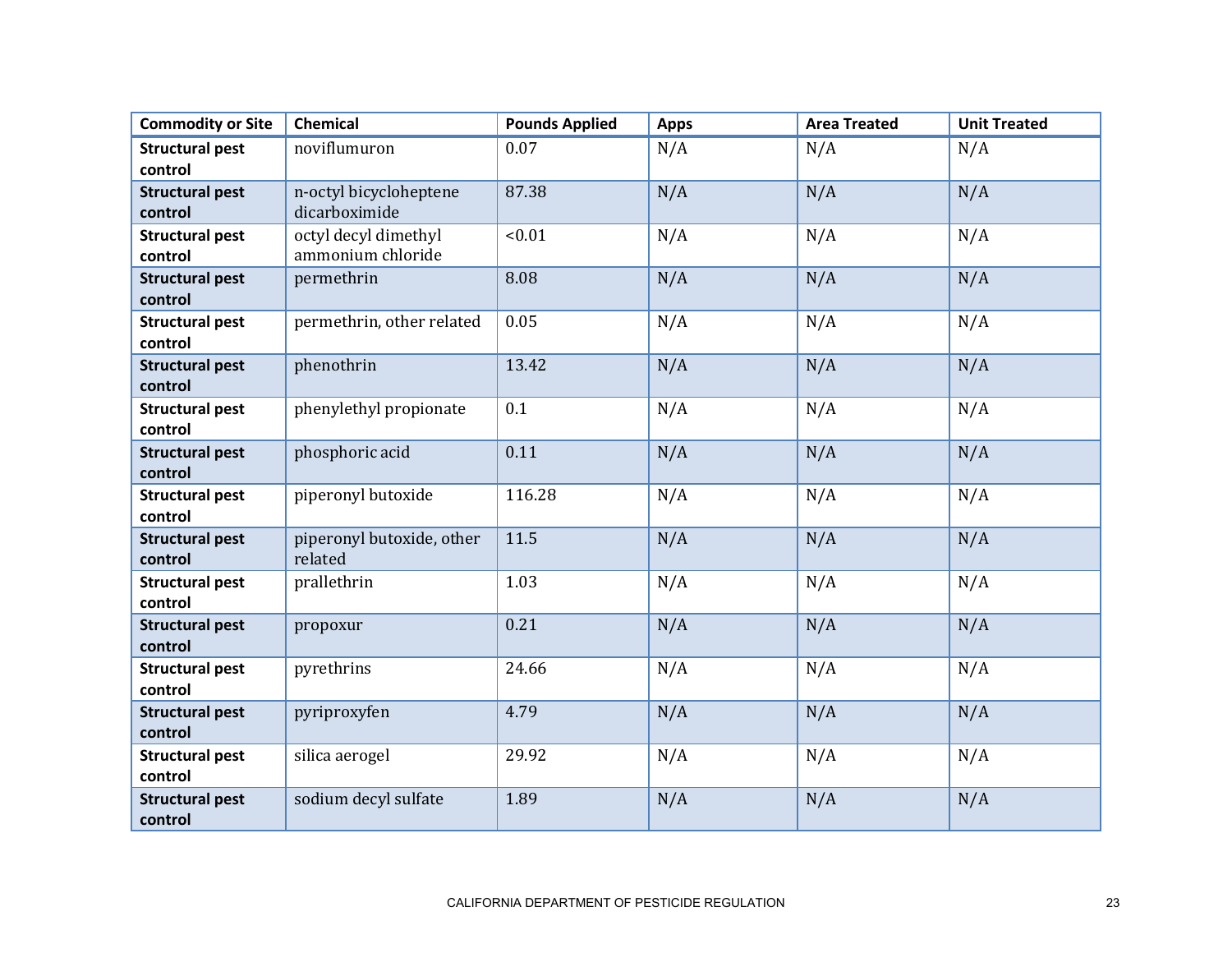| <b>Commodity or Site</b>  | <b>Chemical</b>           | <b>Pounds Applied</b> | <b>Apps</b> | <b>Area Treated</b> | <b>Unit Treated</b> |
|---------------------------|---------------------------|-----------------------|-------------|---------------------|---------------------|
| <b>Structural pest</b>    | sodium lauroampho         | 1.43                  | N/A         | N/A                 | N/A                 |
| control                   | acetate                   |                       |             |                     |                     |
| <b>Structural pest</b>    | sodium lauryl sulfate     | 0.96                  | N/A         | N/A                 | N/A                 |
| control                   |                           |                       |             |                     |                     |
| <b>Structural pest</b>    | sodium nitrate            | 5.74                  | N/A         | N/A                 | N/A                 |
| control                   |                           |                       |             |                     |                     |
| <b>Structural pest</b>    | spinosad                  | 0.02                  | N/A         | N/A                 | N/A                 |
| control                   |                           |                       |             |                     |                     |
| <b>Structural pest</b>    | sulfur                    | 4.36                  | N/A         | N/A                 | N/A                 |
| control                   |                           |                       |             |                     |                     |
| <b>Structural pest</b>    | sulfuryl fluoride         | 724.83                | N/A         | N/A                 | N/A                 |
| control                   |                           |                       |             |                     |                     |
| <b>Structural pest</b>    | z,e-9,12-tetradecadien-1- | 0.01                  | N/A         | N/A                 | N/A                 |
| control                   | yl acetate                |                       |             |                     |                     |
| <b>Structural pest</b>    | tetramethrin              | 0.08                  | N/A         | N/A                 | N/A                 |
| control                   |                           |                       |             |                     |                     |
| <b>Structural pest</b>    | thiamethoxam              | 1.52                  | N/A         | N/A                 | N/A                 |
| control                   |                           |                       |             |                     |                     |
| <b>Structural pest</b>    | thyme                     | 0.05                  | N/A         | N/A                 | N/A                 |
| control                   |                           |                       |             |                     |                     |
| <b>Structural pest</b>    | thyme oil                 | < 0.01                | N/A         | N/A                 | N/A                 |
| control                   |                           |                       |             |                     |                     |
| <b>Structural pest</b>    | zinc phosphide            | 1.12                  | N/A         | N/A                 | N/A                 |
| control                   |                           |                       |             |                     |                     |
| Vertebrate control        | polybutenes               | 5.27                  | N/A         | N/A                 | N/A                 |
| <b>Water (industrial)</b> | 1-bromo-3-chloro-5,5-     | 2,088.93              | N/A         | 29.0                | $\mathbf U$         |
|                           | dimethyl hydantoin        |                       |             |                     |                     |
| <b>Water (industrial)</b> | 5-chloro-2-methyl-4-      | 6.2                   | N/A         | 472.0               | $\mathbf U$         |
|                           | isothiazolin-3-one        |                       |             |                     |                     |
| <b>Water (industrial)</b> | 2,2-dibromo-3-            | 48.79                 | N/A         | 56.0                | $\mathbf U$         |
|                           | nitrilopropionamide       |                       |             |                     |                     |